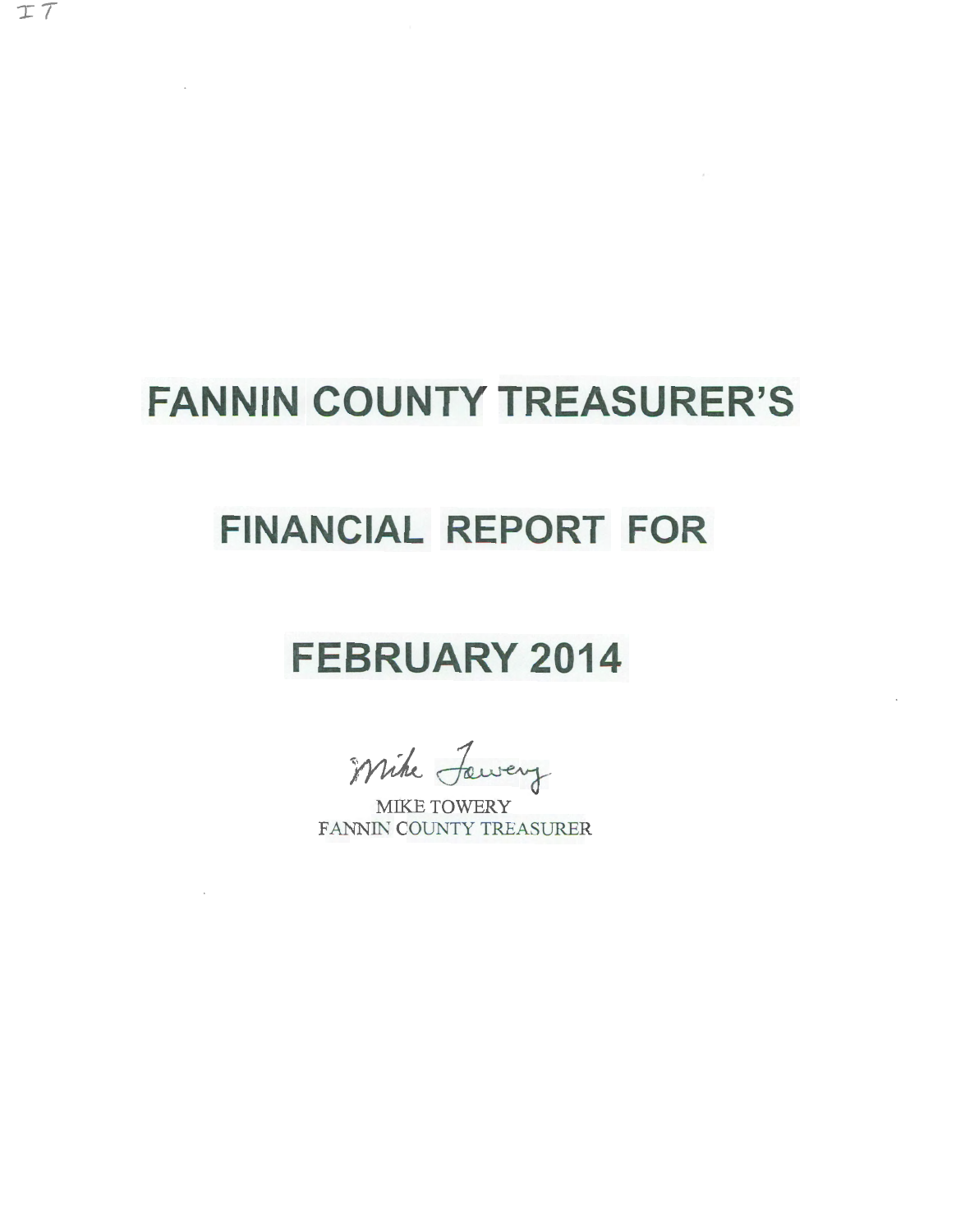| 03/07/2014<br>TIME:08:35 AM |                                                                                                                                                                                                                                                                                                                                                                                                                                                                                                                                                              | RECEIPT FILE LISTING |                                                                                                                                                                                                                                                                                                                                                                                                                                                                                                                                                                                                                                                                                    | PAGE 1<br>PREPARER: 0007                                                              |
|-----------------------------|--------------------------------------------------------------------------------------------------------------------------------------------------------------------------------------------------------------------------------------------------------------------------------------------------------------------------------------------------------------------------------------------------------------------------------------------------------------------------------------------------------------------------------------------------------------|----------------------|------------------------------------------------------------------------------------------------------------------------------------------------------------------------------------------------------------------------------------------------------------------------------------------------------------------------------------------------------------------------------------------------------------------------------------------------------------------------------------------------------------------------------------------------------------------------------------------------------------------------------------------------------------------------------------|---------------------------------------------------------------------------------------|
|                             | RECEIPT S RECEIVED FROM                                                                                                                                                                                                                                                                                                                                                                                                                                                                                                                                      | RECEIVED POSTED      | NO DESCRIPTION                                                                                                                                                                                                                                                                                                                                                                                                                                                                                                                                                                                                                                                                     | AMOUNT                                                                                |
|                             | 0000140310 P OFFICE OF COURT ADMINISTRATION 02-03-2014 02-03-2014 01 INDIGENT DEFENSE GRANT<br>BANK: 10-103-100 GENERAL-COMBINED FUNDS CHECKING                                                                                                                                                                                                                                                                                                                                                                                                              |                      | INCOME:10-330-437 INDIGENT DEFENSE GRANT<br>TOTAL RECEIPT AMOUNT -----> 26,757.00                                                                                                                                                                                                                                                                                                                                                                                                                                                                                                                                                                                                  | 26,757.00                                                                             |
|                             | 0000140311 P RUSSELL DALE BLACKBURN 02-03-2014 02-03-2014 01 CULVERT<br>BANK: 21-103-100 R&B#1-COMBINED FUNDS CHECKING                                                                                                                                                                                                                                                                                                                                                                                                                                       |                      | INCOME:21-370-145 REIMBURSEMENT OF MATERIALS<br>TOTAL RECEIPT AMOUNT ----->                                                                                                                                                                                                                                                                                                                                                                                                                                                                                                                                                                                                        | 365.76<br>365.76                                                                      |
|                             | 0000140312 P COMPTROLLER-JUDICIARY 02-03-2014 02-03-2014 01 ASST. DA LONGEVITY PAY<br>BANK: 10-103-100 GENERAL-COMBINED FUNDS CHECKING                                                                                                                                                                                                                                                                                                                                                                                                                       |                      | INCOME: 10-370-151 ASST. DA LONGEVITY PAY<br>TOTAL RECEIPT AMOUNT ----->                                                                                                                                                                                                                                                                                                                                                                                                                                                                                                                                                                                                           | 840,00<br>840.00                                                                      |
|                             | 0000140313 P FANNIN COUNTY BAIL BONDS 02-03-2014 02-03-2014 01 SETTLEMENT # 47313-GUTIERREZ<br>BANK: 10-103-100 GENERAL-COMBINED FUNDS CHECKING                                                                                                                                                                                                                                                                                                                                                                                                              |                      | INCOME:10-352-201 BOND FORFEITURES<br>TOTAL RECEIPT AMOUNT ----->                                                                                                                                                                                                                                                                                                                                                                                                                                                                                                                                                                                                                  | 625.00<br>625.00                                                                      |
|                             | 0000140314 P FANNIN COUNTY BAIL BONDS 02-03-2014 02-03-2014 01 SETTLEMENT#47314-COLEMAN<br>BANK: 10-103-100 GENERAL-COMBINED FUNDS CHECKING                                                                                                                                                                                                                                                                                                                                                                                                                  |                      | INCOME: 10-352-201 BOND FORFEITURES<br>TOTAL RECEIPT AMOUNT ----->                                                                                                                                                                                                                                                                                                                                                                                                                                                                                                                                                                                                                 | 125.00<br>125.00                                                                      |
|                             | 0000140315 P FANNIN COUNTY BAIL BONDS 02-03-2014 02-03-2014 01 SETTLEMENT#47315-COLEMAN<br>BANK: 10-103-100 GENERAL-COMBINED FUNDS CHECKING                                                                                                                                                                                                                                                                                                                                                                                                                  |                      | INCOME:10-352-201 BOND FORFEITURES<br>TOTAL RECEIPT AMOUNT ----->                                                                                                                                                                                                                                                                                                                                                                                                                                                                                                                                                                                                                  | 125.00<br>125.00                                                                      |
|                             | 0000140316 P F.C. TAX A/C W/E 1-17-2014 02-03-2014 02-03-2014 01 COMMISSIONS ON CAR REGIST<br>BANK: 10-103-100 GENERAL-COMBINED FUNDS CHECKING<br>BANK: 21-103-100 R&B#1-COMBINED FUNDS CHECKING<br>BANK:22-103-100 R&B#2- COMBINED FUNDS CHECKING<br>BANK:23-103-100 R&B#3-COMBINED FUNDS CHECKING<br>BANK: 24-103-100 R&B#4- COMBINED FUNDS CHECKING<br>BANK:21-103-100 R&B#1-COMBINED FUNDS CHECKING<br>BANK:22-103-100 R&B#2- COMBINED FUNDS CHECKING<br>BANK:23-103-100 R&B#3-COMBINED FUNDS CHECKING<br>BANK:24-103-100 R&B#4- COMBINED FUNDS CHECKING |                      | INCOME:10-321-200 COMMISSIONS ON CAR REGIST<br>02 COUNTY'S ADDITIONAL \$10<br>INCOME: 21-321-300 COUNTY'S ADDITIONAL \$10<br>03 COUNTY'S ADDITIONAL \$10<br>INCOME: 22-321-300 COUNTY'S ADDITIONAL \$10<br>04 COUNTY'S ADDITIONAL \$10<br>INCOME: 23-321-300 COUNTY'S ADDITIONAL \$10<br>05 COUNTY'S ADDITIONAL \$10<br>INCOME: 24-321-300 COUNTY'S ADDITIONAL \$10<br>06 LIMITED R & B<br>INCOME:21-321-200 CAR REGISTRATION/SALES TAX<br>07 LIMITED R & B<br>INCOME:22-321-200 CAR REGISTRATION/SALES TAX<br>08 LIMITED R & B<br>INCOME:23-321-200 CAR REGISTRATION/SALES TAX<br>09 LIMITED R & B<br>INCOME:24-321-200 CAR REGISTRATION/SALES TAX<br>TOTAL RECEIPT AMOUNT -----> | 1.90<br>2.20<br>2.36<br>3.55<br>1.89<br>113.06<br>121.13<br>183.04<br>96.92<br>526.05 |
|                             | 0000140317 P F.C. TAX A/C -W/E 1-24-2014 02-03-2014 02-03-2014 01 COMMISSIONS ON CAR REGIST<br>BANK: 10-103-100 GENERAL-COMBINED FUNDS CHECKING<br>BANK:21-103-100 R&B#1-COMBINED FUNDS CHECKING<br>BANK:22-103-100 R&B#2- COMBINED FUNDS CHECKING<br>BANK:23-103-100 R&B#3-COMBINED FUNDS CHECKING<br>BANK:24-103-100 R&B#4- COMBINED FUNDS CHECKING<br>BANK:21-103-100 R&B#1-COMBINED FUNDS CHECKING                                                                                                                                                       |                      | INCOME: 10-321-200 COMMISSIONS ON CAR REGIST<br>02 COUNTY'S ADDITIONAL \$10<br>INCOME:21-321-300 COUNTY'S ADDITIONAL \$10<br>03 COUNTY'S ADDITIONAL \$10<br>INCOME:22-321-300 COUNTY'S ADDITIONAL \$10<br>04 COUNTY'S ADDITIONAL \$10<br>INCOME:23-321-300 COUNTY'S ADDITIONAL \$10<br>05 COUNTY'S ADDITIONAL \$10<br>INCOME: 24-321-300 COUNTY'S ADDITIONAL \$10<br>06 LIMITED R & B<br>INCOME:21-321-200 CAR REGISTRATION/SALES TAX                                                                                                                                                                                                                                              | 1,728.10<br>1,227.04<br>1,314.65<br>1,986.48<br>1,051.83<br>6,640.25                  |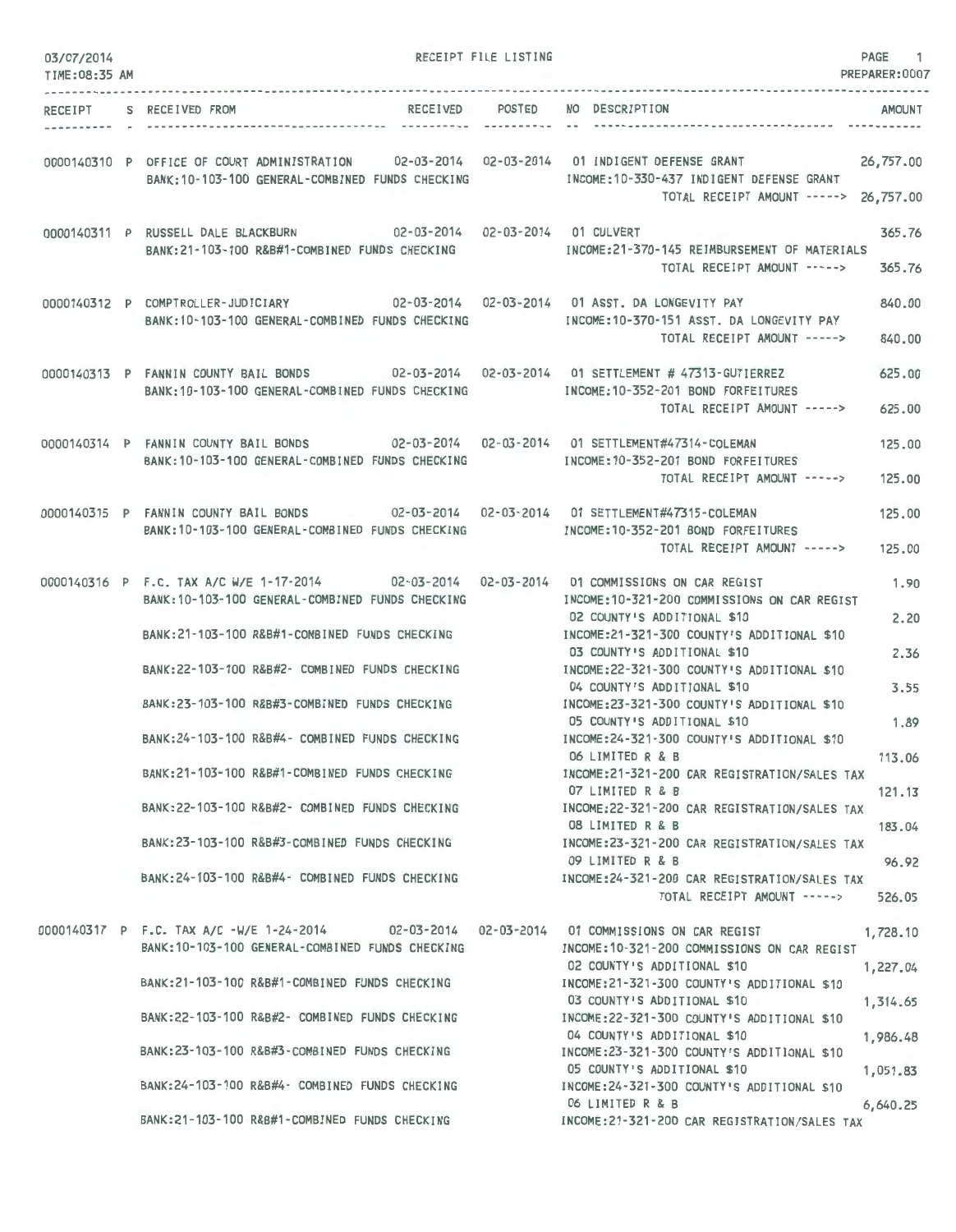| 03/07/2014<br>TIME:08:35 AM |                                                                                                                                                                        | RECEIPT FILE LISTING |                                                                                                                                                   | PAGE 2<br>PREPARER:0007  |
|-----------------------------|------------------------------------------------------------------------------------------------------------------------------------------------------------------------|----------------------|---------------------------------------------------------------------------------------------------------------------------------------------------|--------------------------|
| RECEIPT                     | S RECEIVED FROM                                                                                                                                                        | RECEIVED POSTED      | NO DESCRIPTION                                                                                                                                    | <b>AMOUNT</b>            |
| 0000140317 Continued        | BANK:22-103-100 R&B#2- COMBINED FUNDS CHECKING   INCOME:22-321-200 CAR REGISTRATION/SALES TAX                                                                          |                      | 07 LIMITED R & B<br>08 LIMITED R & B                                                                                                              | 7, 114.33<br>10,750.01   |
|                             | BANK:23-103-100 R&B#3-COMBINED FUNDS CHECKING MACHINE INCOME:23-321-200 CAR REGISTRATION/SALES TAX                                                                     |                      | 09 LIMITED R & B                                                                                                                                  | 5,692.07                 |
|                             | BANK:24-103-100 R&B#4- COMBINED FUNDS CHECKING MANUSIC MECOME:24-321-200 CAR REGISTRATION/SALES TAX                                                                    |                      | TOTAL RECEIPT AMOUNT -----> 37,504.76                                                                                                             |                          |
|                             | 0000140318 P F.C. TAX A/C-W/E 1-24-2014 02-03-2014 02-03-2014 01 COMMISSION ON CAR TITLES<br>BANK: 10-103-100 GENERAL-COMBINED FUNDS CHECKING                          |                      | INCOME:10-321-250 COMMISSION ON CAR TITLES<br>TOTAL RECEIPT AMOUNT ----->                                                                         | 860.00<br>860,00         |
| 0000140319 P SECURUS        | BANK: 10-103-100 GENERAL-COMBINED FUNDS CHECKING                                                                                                                       |                      | 02-04-2014  02-04-2014  01 Dec.2013-commission jail phone<br>INCOME:10-319-420 JAIL PAY PHONE COMMISSION<br>TOTAL RECEIPT AMOUNT -----> 20,398.58 | 20,398.58                |
|                             | 0000140320 P CRIMINAL D.A. TRUST 02-04-2014 02-04-2014 01 DISTRICT ATTORNEY FEES<br>BANK: 10-103-100 GENERAL-COMBINED FUNDS CHECKING                                   |                      | INCOME: 10-340-475 DISTRICT ATTORNEY FEES<br><b>02 POSTAL EXPENSES</b>                                                                            | 35.27<br>65.49           |
|                             | BANK: 10-103-100 GENERAL-COMBINED FUNDS CHECKING                                                                                                                       |                      | INCOME: 10-475-311 POSTAL EXPENSES<br>TOTAL RECEIPT AMOUNT ----->                                                                                 | 100,76                   |
|                             | 0000140321 P CRIMINAL D.A. TRUST 02-04-2014 02-04-2014 01 DISTRICT ATTORNEY FEES<br>BANK: 36-103-136 D. A. FEE CASH ACCT.                                              |                      | INCOME: 36-340-475 DISTRICT ATTORNEY FEES<br>TOTAL RECEIPT AMOUNT ----->                                                                          | 414.19<br>414.19         |
|                             | 0000140322 P F.C. JUVENILE PROBATION 02-04-2014 02-04-2014 01 JUVENILE PROBATION FEES#2017<br>BANK: 87-103-187 CASH-JUVENILE PROBATION<br>BANK: 89-103-489 CASH-TJJD-N |                      | INCOME:87-340-575 JUVENILE PROBATION FEES<br>02 COUNSELING FEES # 2017<br>INCOME: 89-578-414 NON-RESIDENTIAL<br>TOTAL RECEIPT AMOUNT ----->       | 40.00<br>75.50<br>115.50 |
|                             | 0000140323 P DEWAYNE STRICKLAND<br>BANK: 95-100-100 PAYROLL CASH                                                                                                       |                      | 02-05-2014  02-05-2014  01 COBRA INSURANCE FOR FEB.2014<br>INCOME: 95-370-130 REFUNDS & MISCELLANEOUS<br>TOTAL RECEIPT AMOUNT ----->              | 631.02<br>631.02         |
|                             | 0000140324 P LEGEND BANK<br>BANK:10-103-100 GENERAL-COMBINED FUNDS CHECKING                                                                                            |                      | 02-05-2014  02-05-2014  01 INTEREST EARNINGS<br>INCOME: 10-360-100 INTEREST EARNINGS                                                              | 308.71                   |
|                             | BANK: 11-103-100 C.H. SECURITY-COMBINED FUNDS CKING                                                                                                                    |                      | 02 INTEREST EARNINGS<br>INCOME: 11-360-100 INTEREST EARNINGS<br>03 INTEREST EARNINGS                                                              | 4.77<br>0.60             |
|                             | BANK:12-103-100 CO.CLK.VITAL STAT.-COMB.FUNDS CKING                                                                                                                    |                      | INCOME: 12-360-100 INTEREST EARNINGS<br>04 INTEREST EARNINGS                                                                                      | 3.08                     |
|                             | BANK: 18-103-100 CO.CLK.REC.MNGMT.-COMB.FUNDS CKING                                                                                                                    |                      | INCOME: 18-360-100 INTEREST EARNINGS<br>05 INTEREST EARNINGS                                                                                      | 0.41                     |
|                             | BANK:19-103-100 DIST.CLK.REC.MNGMT-COMB.FUNDS CKING                                                                                                                    |                      | INCOME: 19-360-100 INTEREST EARNINGS<br>06 INTEREST EARNINGS                                                                                      | 3.15                     |
|                             | BANK: 20-103-100 CO.OFF.REC.MNGMT-COMB. FUNDS CKING                                                                                                                    |                      | INCOME: 20-360-100 INTEREST EARNINGS<br>07 INTEREST EARNINGS                                                                                      | 8.48                     |
|                             | BANK:21-103-100 R&B#1-COMBINED FUNDS CHECKING                                                                                                                          |                      | INCOME: 21-360-100 INTEREST EARNINGS<br>08 INTEREST EARNINGS                                                                                      | 9.98                     |
|                             | BANK:22-103-100 R&B#2- COMBINED FUNDS CHECKING                                                                                                                         |                      | INCOME: 22-360-100 INTEREST EARNINGS<br>09 INTEREST EARNINGS                                                                                      | 17.04                    |
|                             | BANK:23-103-100 R&B#3-COMBINED FUNDS CHECKING                                                                                                                          |                      | INCOME: 23-360-100 INTEREST EARNINGS<br>10 INTEREST EARNING                                                                                       | 7.32                     |

BANK:24-103-100 R&B#4- COMBINED FUNDS CHECKING

INCOME:24-360-100 INTEREST EARNING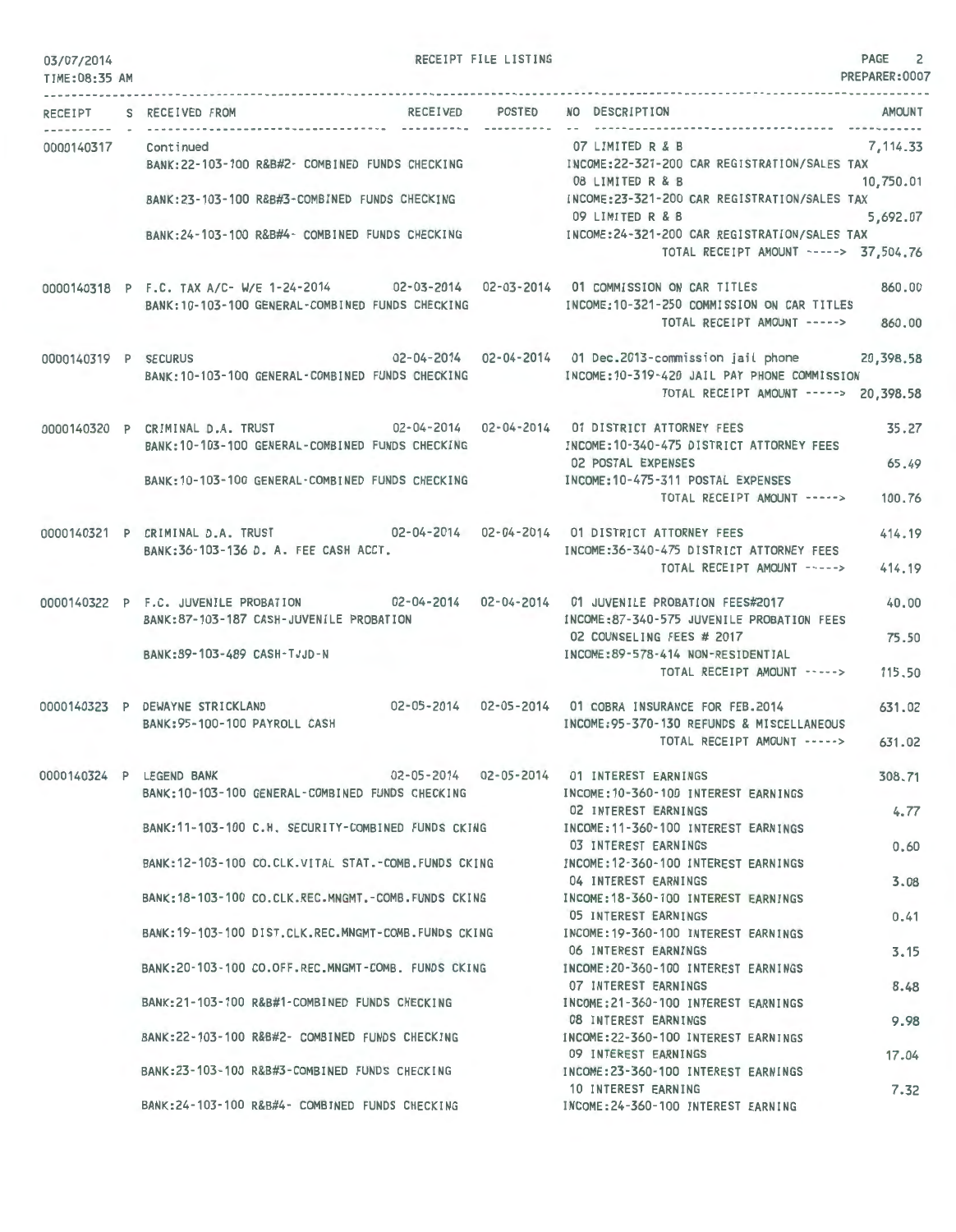#### TIME:08 :35 AM

### RECEIPT FILE LISTING **PAGE** 3

PREPARER:0007

| RECEIPT S RECEIVED FROM |                                                                             | RECEIVED POSTED | NO DESCRIPTION                                                                         | <b>AMOUNT</b> |
|-------------------------|-----------------------------------------------------------------------------|-----------------|----------------------------------------------------------------------------------------|---------------|
| 0000140324 Continued    |                                                                             |                 | 11 INTEREST EARNINGS                                                                   | 2.36          |
|                         |                                                                             |                 | BANK:26-103-100 J.P.#1 JUST.CT.TECH-COMB.FUND CKING MCOME:26-360-100 INTEREST EARNINGS |               |
|                         |                                                                             |                 | 12 INTEREST EARNINGS                                                                   | 0.60          |
|                         | BANK:27-103-100 J.P.#2 JUST.CT.TECH-COMB.FUND CKING                         |                 | INCOME:27-360-100 INTEREST EARNINGS                                                    |               |
|                         |                                                                             |                 | 13 INTEREST EARNINGS                                                                   | 0.23          |
|                         | BANK:28-103-100 J.P.#3 JUST.CT.TECH-COMB.FUND CKING                         |                 | INCOME:28-360-100 INTEREST EARNINGS                                                    |               |
|                         |                                                                             |                 | 14 INTEREST INCOME                                                                     | 0.53          |
|                         | BANK:34-103-100 DISTRICT CT.REC.ARCHIVE COMB. FUND C                        |                 | INCOME: 34-360-100 INTEREST INCOME                                                     |               |
|                         |                                                                             |                 | 15 INTEREST EARNINGS                                                                   | 4.24          |
|                         | BANK:35-103-100 LAW LIBRARY-COMBINED FUND CHECKING                          |                 | INCOME: 35-360-100 INTEREST EARNINGS                                                   |               |
|                         |                                                                             |                 | 16 INTEREST EARNINGS                                                                   | 0.04          |
|                         | BANK:38-103-100 IHC CO-OP GIN-COMBINED FUND CKING                           |                 | INCOME: 38-360-100 INTEREST EARNINGS                                                   |               |
|                         |                                                                             |                 | 17 INTEREST EARNINGS                                                                   | 0.53          |
|                         | BANK:39-103-100 IHC B.R. COOPER-COMB. FUND CHECKING                         |                 | INCOME: 39-360-100 INTEREST EARNINGS                                                   |               |
|                         |                                                                             |                 | 18 INTEREST EARNINGS                                                                   | 1.01          |
|                         | BANK:52-103-100 COURT RECORDS PRESERVATION-COMB.FUN                         |                 | INCOME:52-360-100 INTEREST EARNINGS                                                    |               |
|                         |                                                                             |                 | <b>19 INTEREST EARNINGS</b>                                                            | 0.86          |
|                         | BANK:59-103-100 DRUG COURT-COMBINED FUNDS                                   |                 | INCOME: 59-360-100 INTEREST EARNINGS                                                   |               |
|                         |                                                                             |                 | 20 INTEREST EARNINGS                                                                   | 1.20          |
|                         | BANK:70-103-100 RIGHT OF WAY-COMBINED FUND CHECKING                         |                 | INCOME: 70-360-100 INTEREST EARNINGS                                                   |               |
|                         |                                                                             |                 | 21 INTEREST EARNINGS                                                                   | 0.19          |
|                         | BANK:92-103-100 STATZER-COMBINED FUNDS CHECKING                             |                 | INCOME: 92-360-100 INTEREST EARNINGS                                                   |               |
|                         |                                                                             |                 | 22 INTEREST EARNINGS                                                                   | 0.09          |
|                         | BANK:36-103-136 D. A. FEE CASH ACCT.                                        |                 | INCOME: 36-360-100 INTEREST EARNINGS                                                   |               |
|                         |                                                                             |                 | 23 INTEREST EARNINGS-SEIZURE FUND                                                      | 0.13          |
|                         | BANK: 36-103-236 D.A. FEE SEIZURE FUND                                      |                 | INCOME:36-360-236 INTEREST EARNINGS-SEIZURE FUND                                       |               |
|                         |                                                                             |                 | 24 INTEREST EARNINGS                                                                   | 0.26          |
|                         | BANK: 37-103-137 CASH-CONTRABAND SEIZURE                                    |                 | INCOME: 37-360-100 INTEREST EARNINGS                                                   |               |
|                         |                                                                             |                 | 25 INTEREST EARNINGS                                                                   | 0.31          |
|                         | BANK: 56-103-156 CASH-F C SHERIFF FORFEITURE                                |                 | INCOME: 56-360-100 INTEREST EARNINGS                                                   |               |
|                         |                                                                             |                 | 26 INTEREST INCOME                                                                     | 0.58          |
|                         | BANK:89-103-992 CASH-INTEREST INCOME                                        |                 | INCOME:89-360-189 INTEREST INCOME                                                      |               |
|                         |                                                                             |                 | 27 INTEREST EARNINGS                                                                   | 1.42          |
|                         | BANK: 10-100-100 PAYROLL                                                    |                 | INCOME: 10-360-100 INTEREST EARNINGS                                                   |               |
|                         |                                                                             |                 | 28 INTEREST EARNINGS                                                                   | 0.01          |
|                         | BANK: 21-100-100 PAYROLL                                                    |                 | INCOME: 21-360-100 INTEREST EARNINGS                                                   |               |
|                         |                                                                             |                 | 29 INTEREST EARNINGS                                                                   | 0.01          |
|                         | BANK: 22-100-100 PAYROLL                                                    |                 | INCOME: 22-360-100 INTEREST EARNINGS                                                   |               |
|                         |                                                                             |                 | <b>30 INTEREST EARNINGS</b>                                                            | 0.01          |
|                         | BANK: 23-100-100 PAYROLL                                                    |                 | INCOME: 23-360-100 INTEREST EARNINGS<br>31 INTEREST EARNING                            | 0.01          |
|                         |                                                                             |                 | INCOME: 24-360-100 INTEREST EARNING                                                    |               |
|                         | BANK: 24-100-100 PAYROLL                                                    |                 | TOTAL RECEIPT AMOUNT ----->                                                            | 378.16        |
|                         |                                                                             |                 |                                                                                        |               |
|                         | 0000140325 P F.C. APPRAISAL DISTRICT 02-05-2014 02-05-2014 01 CURRENT TAXES |                 |                                                                                        | 1306, 961.64  |
|                         | BANK: 10-103-100 GENERAL-COMBINED FUNDS CHECKING                            |                 | INCOME: 10-310-110 CURRENT TAXES                                                       |               |
|                         |                                                                             |                 | 02 G.F.A.B.P. CURRENT TAXES                                                            | 1,491.90      |
|                         |                                                                             |                 |                                                                                        |               |

BANK:10-103-100 GENERAL-COMBINED FUNDS CHECKING BANK:21-103-100 R&B#1-COMBINED FUNDS CHECKING BANK:22-103-100 R&B#2- COMBINED FUNDS CHECKING BANK:23-103-100 R&B#3-COMBINED FUNDS CHECKING BANK:24-103-100 R&B#4- COMBINED FUNDS CHECKING INCOME:10 -310- 110 CURRENT TAXES 03 CURRENT TAXES INCOME:21-310-110 CURRENT TAXES 04 CURRENT TAXES INCOME:22-310-110 CURRENT TAXES 05 CURRENT TAXES INCOME:23-310-110 CURRENT TAXES 06 CURRENT TAXES INCOME :24-310-110 CURRENT TAXES 66,497.50 71,245.16 107,653.99 57,002.18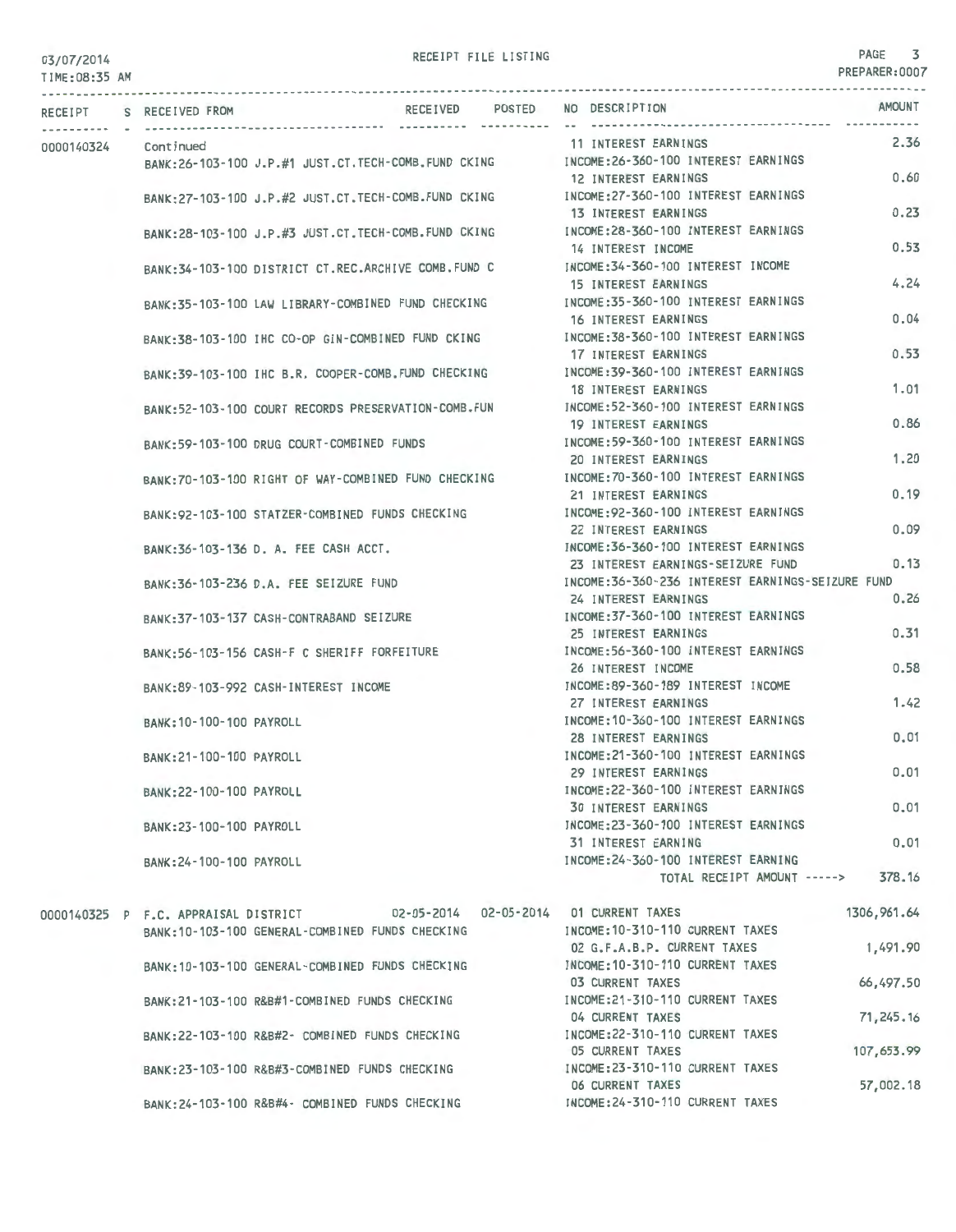#### 03/07/2014 TIME:08:35 AM

RECEIPT FILE LISTING 4

PREPARER:0007

|                    | RECEIPT S RECEIVED FROM                                                                                                                             | RECEIVED POSTED NO DESCRIPTION<br><b>AMOUNT</b>                                                   |
|--------------------|-----------------------------------------------------------------------------------------------------------------------------------------------------|---------------------------------------------------------------------------------------------------|
| ----------- - ---- | 0000140325 Continued<br>BANK:10-103-100 GENERAL-COMBINED FUNDS CHECKING MANUSING MOONE:10-310-120 DELINQUENT TAXES                                  | 07 DELINQUENT TAXES<br>4,982.87                                                                   |
|                    | BANK:10-103-100 GENERAL-COMBINED FUNDS CHECKING MOTHER INCOME:10-310-120 DELINQUENT TAXES                                                           | 08 G.F.A.B.P. DELQ. TAXES<br>16.26                                                                |
|                    | BANK:21-103-100 R&B#1-COMBINED FUNDS CHECKING MALL INCOME:21-310-120 DELINQUENT TAXES                                                               | 09 DELINQUENT TAXES<br>253.52                                                                     |
|                    |                                                                                                                                                     | 271.63<br>10 DELINQUENT TAXES                                                                     |
|                    | BANK:22-103-100 R&B#2- COMBINED FUNDS CHECKING                                                                                                      | INCOME:22-310-120 DELINQUENT TAXES<br>11 DELINQUENT TAXES<br>410.44                               |
|                    | BANK:23-103-100 R&B#3-COMBINED FUNDS CHECKING                                                                                                       | INCOME:23-310-120 DELINQUENT TAXES<br>12 DELINQUENT TAXES<br>217.32                               |
|                    | BANK:24-103-100 R&B#4- COMBINED FUNDS CHECKING MODE:24-310-120 DELINQUENT TAXES                                                                     | TOTAL RECEIPT AMOUNT ----->1617,004.41                                                            |
|                    | 0000140326 P FANNIN COUNTY CSCD 02-05-2014 02-05-2014 01 RESTITUTION -ARNOLD                                                                        | 32.45                                                                                             |
|                    | BANK: 10-103-100 GENERAL-COMBINED FUNDS CHECKING                                                                                                    | INCOME: 10-370-130 REFUNDS & MISCELLANEOUS<br>TOTAL RECEIPT AMOUNT -----><br>32.45                |
|                    | 0000140327 P TEXANS CREDIT UNION 02-05-2014 02-05-2014 01 CIVIL PROCESS- CLEMONS                                                                    | 70.00                                                                                             |
|                    | BANK:10-103-100 GENERAL-COMBINED FUNDS CHECKING MANUSIC INCOME:10-340-550 CONSTABLE FEES                                                            | TOTAL RECEIPT AMOUNT -----><br>70.00                                                              |
|                    | 0000140328 P FANNIN COUNTY CSCD 02-05-2014 02-05-2014 01 JAN.13-31, 2014- BOND FEES                                                                 | 2,420.00                                                                                          |
|                    | BANK:10-103-100 GENERAL-COMBINED FUNDS CHECKING                                                                                                     | INCOME:10-340-573 BOND SUPERVISION FEES<br>TOTAL RECEIPT AMOUNT -----><br>2,420.00                |
|                    | 0000140329 P F.C. HEALTH DEPARTMENT 02-05-2014 02-05-2014 01 \$5 COUNTY FEE/FOOD HANDLERS CLASS<br>BANK: 10-103-100 GENERAL-COMBINED FUNDS CHECKING | 35,00<br>INCOME:10-320-546 \$5 COUNTY FEE/FOOD HANDLERS CLASS                                     |
|                    | BANK:10-103-100 GENERAL-COMBINED FUNDS CHECKING MODE:10-320-545 FOOD SERV.PERMITS/CLASSES                                                           | 02 FOOD SERV.PERMITS/CLASSES<br>610,00                                                            |
|                    |                                                                                                                                                     | TOTAL RECEIPT AMOUNT -----><br>645.00                                                             |
|                    | 0000140330 P F.C. JUVENILE PROBATION 02-07-2014 02-07-2014 01 #2066 - PROBATION FEES<br>BANK:87-103-187 CASH-JUVENILE PROBATION                     | 40.00<br>INCOME:87-340-575 JUVENILE PROBATION FEES                                                |
|                    |                                                                                                                                                     | TOTAL RECEIPT AMOUNT -----><br>40.00                                                              |
|                    | 0000140331 P F.C. JUVENILE PROBATION<br>BANK:89-103-489 CASH-TJJD-N                                                                                 | 02-07-2014  02-07-2014  01 # 2066 -COUNSELING FEES<br>60.00<br>INCOME: 89-578-414 NON-RESIDENTIAL |
|                    |                                                                                                                                                     | TOTAL RECEIPT AMOUNT -----><br>60.00                                                              |
|                    | 0000140332 P F.C. JUVENILE PROBATION 02-07-2014 02-07-2014 01 # 2043 - PROBATION FEES                                                               | 100,00                                                                                            |
|                    | BANK:87-103-187 CASH-JUVENILE PROBATION                                                                                                             | INCOME:87-340-575 JUVENILE PROBATION FEES<br>TOTAL RECEIPT AMOUNT -----><br>100,00                |
|                    | 0000140333 P F.C. JUVENILE PROBATION 02-07-2014 02-07-2014 01 # 2028 - PROBATION FEES                                                               | 10,00                                                                                             |
|                    | BANK: 87-103-187 CASH-JUVENILE PROBATION                                                                                                            | INCOME:87-340-575 JUVENILE PROBATION FEES<br>TOTAL RECEIPT AMOUNT -----><br>10.00                 |
|                    | 0000140334 P F.C. JUVENILE PROBATION 02-07-2014 02-07-2014 01 # 2056 - Deferred Prosecution fees<br>BANK:87-103-187 CASH-JUVENILE PROBATION         | 60.00<br>INCOME:87-340-575 JUVENILE PROBATION FEES                                                |
|                    |                                                                                                                                                     | 02 # 2056- RESTITUTION<br>212.99                                                                  |
|                    | BANK:87-103-187 CASH-JUVENILE PROBATION                                                                                                             | INCOME:87-340-576 JUVENILE PROBATION RESTITUTION<br>TOTAL RECEIPT AMOUNT -----><br>272.99         |
|                    | 0000140335 P F.C. JUVENILE PROBATION 02-07-2014 02-07-2014 01 # 2056 - RESTITUTION                                                                  | 200.00                                                                                            |
|                    | BANK:87-103-187 CASH-JUVENILE PROBATION                                                                                                             | INCOME:87-340-576 JUVENILE PROBATION RESTITUTION<br>TOTAL RECEIPT AMOUNT -----><br>200,00         |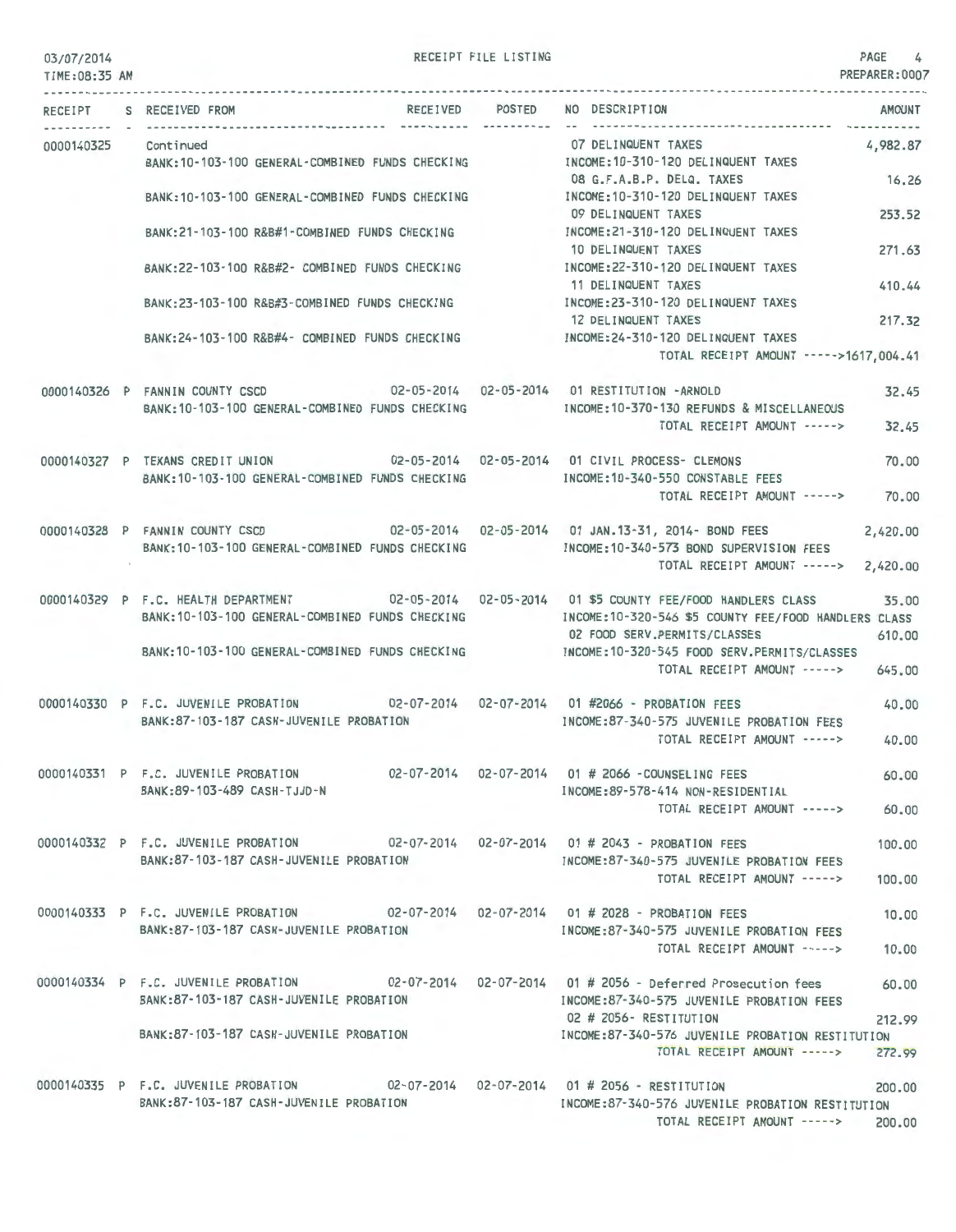| 03/07/2014<br>TIME: 08:35 AM |                                                                                                                                                                                                   | RECEIPT FILE LISTING |                                                                                                                          | PAGE<br>5<br>PREPARER: 0007 |
|------------------------------|---------------------------------------------------------------------------------------------------------------------------------------------------------------------------------------------------|----------------------|--------------------------------------------------------------------------------------------------------------------------|-----------------------------|
|                              | RECEIPT S RECEIVED FROM                                                                                                                                                                           | RECEIVED POSTED      | NO DESCRIPTION                                                                                                           | AMOUNT                      |
|                              | 0000140336 P F.C. JUVENILE PROBATION 02-07-2014 02-07-2014 01 # 2059 - Deferred Prosecution fees<br>BANK:87-103-187 CASH-JUVENILE PROBATION                                                       |                      | INCOME:87-340-575 JUVENILE PROBATION FEES<br>TOTAL RECEIPT AMOUNT ----->                                                 | 20.00<br>20,00              |
|                              | 0000140337 P F.C. JUVENILE PROBATION 02-07-2014 02-07-2014 01 # 2052 - Deferred Prosecution fees<br>BANK:87-103-187 CASH-JUVENILE PROBATION                                                       |                      | INCOME:87-340-575 JUVENILE PROBATION FEES<br>TOTAL RECEIPT AMOUNT ----->                                                 | 70.00<br>70,00              |
|                              | 0000140338 P F.C. JUVENILE PROBATION<br>BANK: 89-103-991 CASH-TJJD-C                                                                                                                              |                      | INCOME: 89-586-415 RESIDENTIAL                                                                                           | 555.90                      |
|                              |                                                                                                                                                                                                   |                      | TOTAL RECEIPT AMOUNT ----->                                                                                              | 555.90                      |
|                              | 0000140339 P K F Y N RADIO 402-07-2014 02-07-2014 01 KFYN-RADIO TOWER RENT-FEB.2014<br>BANK: 10-103-100 GENERAL-COMBINED FUNDS CHECKING                                                           |                      | INCOME:10-370-100 KFYN-RADIO TOWER RENT<br>TOTAL RECEIPT AMOUNT ----->                                                   | 200.00<br>200,00            |
| 0000140340 P TEXPOOL         | BANK: 10-103-175 TEXPOOL                                                                                                                                                                          |                      | 02-10-2014  02-10-2014  01 INTEREST EARNINGS<br>INCOME: 10-360-100 INTEREST EARNINGS                                     | 12.01                       |
|                              | BANK: 21-103-175 TEXPOOL                                                                                                                                                                          |                      | 02 INTEREST EARNINGS<br>INCOME: 21-360-100 INTEREST EARNINGS                                                             | 0.61                        |
|                              | BANK: 22-103-175 TEXPOOL                                                                                                                                                                          |                      | 03 INTEREST EARNINGS<br>INCOME: 22-360-100 INTEREST EARNINGS<br>04 INTEREST EARNINGS                                     | 4.66<br>5.29                |
|                              | BANK: 23-103-175 TEXPOOL                                                                                                                                                                          |                      | INCOME: 23-360-100 INTEREST EARNINGS<br>05 INTEREST EARNING                                                              | 5.29                        |
|                              | BANK: 24-103-175 TEXPOOL                                                                                                                                                                          |                      | INCOME: 24-360-100 INTEREST EARNING<br>06 INTEREST EARNINGS                                                              | 0.38                        |
|                              | BANK:38-103-175 IHC CO-OP GIN TEXPOOL                                                                                                                                                             |                      | INCOME: 38-360-100 INTEREST EARNINGS<br><b>07 INTEREST EARNINGS</b>                                                      | 0.07                        |
|                              | BANK: 39-103-175 B.R. COOPER-TEXPOOL                                                                                                                                                              |                      | INCOME: 39-360-100 INTEREST EARNINGS<br><b>08 INTEREST EARNINGS</b>                                                      | 3.05                        |
|                              | BANK: 70-103-175 TEXPOOL<br>BANK: 92-103-175 TEXPOOL                                                                                                                                              |                      | INCOME: 70-360-100 INTEREST EARNINGS<br>09 INTEREST EARNINGS<br>INCOME: 92-360-100 INTEREST EARNINGS                     | 0.93                        |
|                              |                                                                                                                                                                                                   |                      | TOTAL RECEIPT AMOUNT ----->                                                                                              | 32.29                       |
|                              | 0000140341 P FANNIN COUNTY CSCD 02-10-2014 02-10-2014 01 BLOOD DRAWS-RESTITUTION<br>BANK:36-103-136 D. A. FEE CASH ACCT. THE RESOLUTION OF THE REFUNDS & MISCELLANEOUS                            |                      |                                                                                                                          | 25.22                       |
|                              |                                                                                                                                                                                                   |                      | TOTAL RECEIPT AMOUNT -----> 25.22                                                                                        |                             |
|                              | 0000140342 P RAY & MARLENE SONCRANT 02-10-2014 02-10-2014 01 CULVERT<br>BANK: 21-103-100 R&B#1-COMBINED FUNDS CHECKING                                                                            |                      | INCOME:21-370-145 REIMBURSEMENT OF MATERIALS<br>TOTAL RECEIPT AMOUNT ----->                                              | 246.40<br>246.40            |
|                              | 0000140343 P HEALTH & HUMAN SERVICES 02-10-2014 02-10-2014 01 NOV. THRU DEC. 2013-UTILITIES<br>BANK: 10-103-100 GENERAL-COMBINED FUNDS CHECKING                                                   |                      | INCOME:10-370-147 UTILITIES REIMBURSEMENT                                                                                | 2,256.17                    |
|                              |                                                                                                                                                                                                   |                      | TOTAL RECEIPT AMOUNT -----> 2,256.17                                                                                     |                             |
|                              | 0000140344 P F.C. TAX A/C- W/E 1-31-2014 02-10-2014 02-10-2014 01 COMMISSION ON CAR TITLES<br>BANK:10-103-100 GENERAL-COMBINED FUNDS CHECKING MANUSING INCOME:10-321-250 COMMISSION ON CAR TITLES |                      | TOTAL RECEIPT AMOUNT -----> 935.00                                                                                       | 935.00                      |
|                              | 0000140345 P F.C. TAX A/C -W/E 1-31-2014 02-10-2014 02-10-2014 01 COMMISSIONS ON CAR REGIST                                                                                                       |                      |                                                                                                                          | 2,611.75                    |
|                              | BANK:10-103-100 GENERAL-COMBINED FUNDS CHECKING<br>BANK:21-103-100 R&B#1-COMBINED FUNDS CHECKING                                                                                                  |                      | INCOME:10-321-200 COMMISSIONS ON CAR REGIST<br>02 COUNTY'S ADDITIONAL \$10<br>INCOME:21-321-300 COUNTY'S ADDITIONAL \$10 | 1,713.02                    |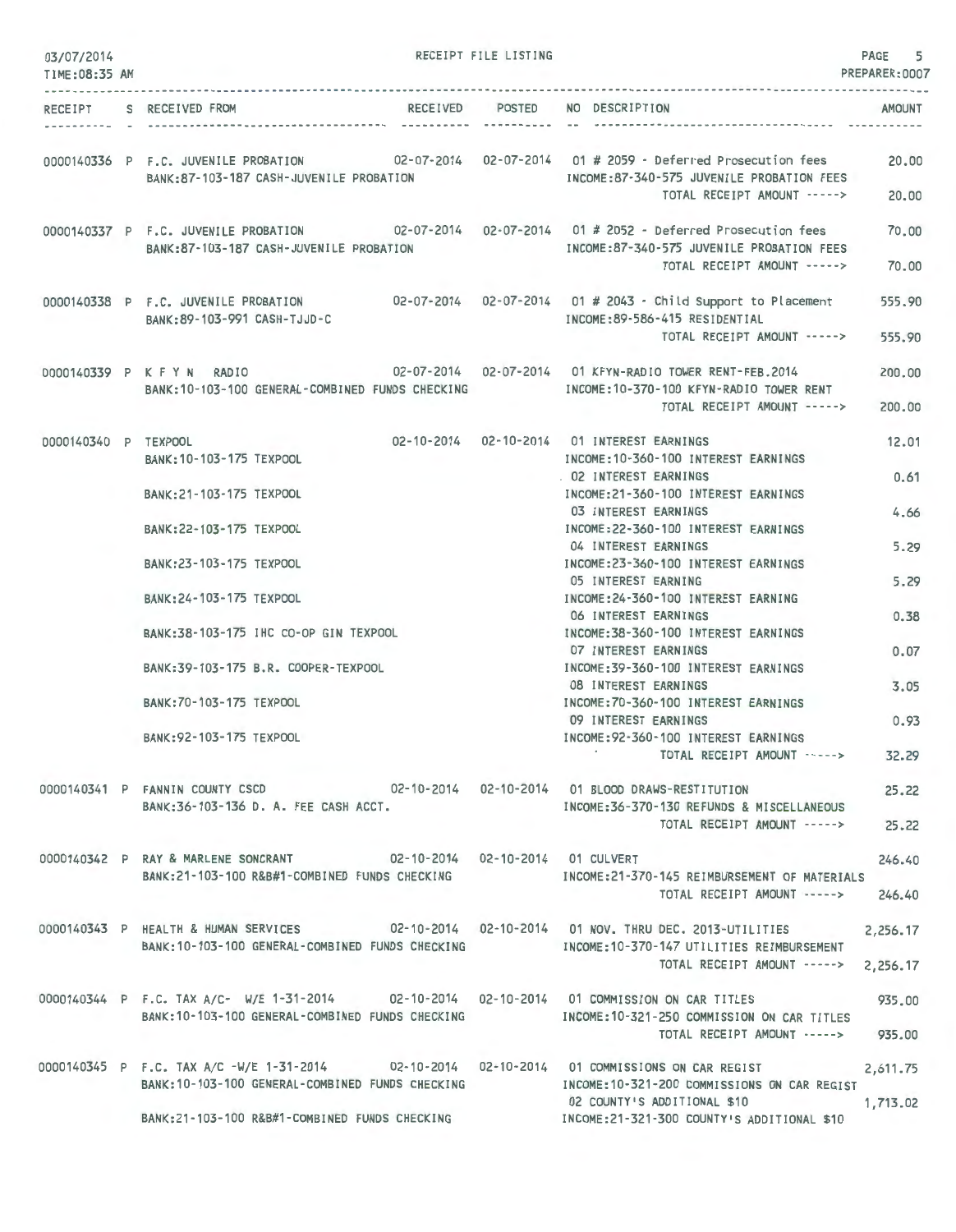RECEIPT FILE LISTING

| TIME: 08:35 AM |                                                                                                                                                                                   | PREPARER:0007                                                                                                          |
|----------------|-----------------------------------------------------------------------------------------------------------------------------------------------------------------------------------|------------------------------------------------------------------------------------------------------------------------|
|                | RECEIVED POSTED NO DESCRIPTION<br>RECEIPT S RECEIVED FROM                                                                                                                         | AMOUNT                                                                                                                 |
|                | 0000140345 Continued<br>BANK:22-103-100 R&B#2- COMBINED FUNDS CHECKING MODE:22-321-300 COUNTY'S ADDITIONAL \$10                                                                   | 03 COUNTY'S ADDITIONAL \$10<br>1,835.32                                                                                |
|                | BANK:23-103-100 R&B#3-COMBINED FUNDS CHECKING                                                                                                                                     | 2,773.24<br>04 COUNTY'S ADDITIONAL \$10<br>INCOME:23-321-300 COUNTY'S ADDITIONAL \$10                                  |
|                | BANK: 24-103-100 R&B#4- COMBINED FUNDS CHECKING                                                                                                                                   | 05 COUNTY'S ADDITIONAL \$10<br>1,468.42<br>INCOME: 24-321-300 COUNTY'S ADDITIONAL \$10<br>06 LIMITED R & B<br>8,591,33 |
|                | BANK:21-103-100 R&B#1-COMBINED FUNDS CHECKING                                                                                                                                     | INCOME: 21-321-200 CAR REGISTRATION/SALES TAX<br>9,204.72<br>07 LIMITED R & B                                          |
|                | BANK:22-103-100 R&B#2- COMBINED FUNDS CHECKING                                                                                                                                    | INCOME: 22-321-200 CAR REGISTRATION/SALES TAX<br>08 LIMITED R & B<br>13,908.67                                         |
|                | BANK:23-103-100 R&B#3-COMBINED FUNDS CHECKING                                                                                                                                     | INCOME:23-321-200 CAR REGISTRATION/SALES TAX<br>7,364.56<br>09 LIMITED R & B                                           |
|                | BANK: 24-103-100 R&B#4- COMBINED FUNDS CHECKING                                                                                                                                   | INCOME:24-321-200 CAR REGISTRATION/SALES TAX<br>TOTAL RECEIPT AMOUNT -----> 49,471.03                                  |
|                | 0000140346 P F.C. TAX A/C -JANUARY 2014-TPW 02-10-2014 02-10-2014 01 TPW BOAT REG./TITLES<br>BANK:10-103-100 GENERAL-COMBINED FUNDS CHECKING MODE:10-321-400 TPW BOAT REG./TITLES | 64.06<br>64.06<br>TOTAL RECEIPT AMOUNT ----->                                                                          |
|                |                                                                                                                                                                                   | 150.00                                                                                                                 |
|                | BANK: 24-103-100 R&B#4- COMBINED FUNDS CHECKING                                                                                                                                   | INCOME: 24-370-147 OFFICE RENTAL<br>TOTAL RECEIPT AMOUNT -----><br>150,00                                              |
|                | 0000140348 P J.P. # 3- DEC.2013- REPORT 02-11-2014 02-11-2014 01 COURT COSTS/ARREST FEES<br>BANK: 10-103-100 GENERAL-COMBINED FUNDS CHECKING                                      | 188,50<br>INCOME: 10-318-130 COURT COSTS/ARREST FEES                                                                   |
|                | BANK:10-103-100 GENERAL-COMBINED FUNDS CHECKING MANUSCOME:10-370-166 JUDICIAL SUPP.FEE(60 CENTS)                                                                                  | 02 JUDICIAL SUPP.FEE(60 CENTS)<br>0.60                                                                                 |
|                | BANK:10-103-100 GENERAL-COMBINED FUNDS CHECKING NORTH INCOME:10-370-167 JUROR REIMB.FEE                                                                                           | 03 JUROR REIMB.FEE<br>4.00                                                                                             |
|                | BANK: 10-103-100 GENERAL-COMBINED FUNDS CHECKING                                                                                                                                  | 04 J. P. #3 FEES<br>105.90<br>INCOME:10-340-457 J. P. #3 FEES                                                          |
|                | BANK: 10-103-100 GENERAL-COMBINED FUNDS CHECKING                                                                                                                                  | 05 CONSTABLE FEES<br>140.00<br>INCOME:10-340-550 CONSTABLE FEES                                                        |
|                | BANK:11-103-100 C.H. SECURITY-COMBINED FUNDS CKING                                                                                                                                | 06 JUSTICE OF PEACE FEES<br>3.00<br>INCOME:11-340-651 JUSTICE OF PEACE FEES                                            |
|                | BANK: 14-103-100 JUST.CT.BLDG.SEC.-COMB.FUNDS CKING                                                                                                                               | 07 JUSTICE CT.BLDG.SEC.FEE<br>1.00<br>INCOME: 14-370-168 JUSTICE CT.BLDG.SEC.FEE<br>08 J.P.#3 TECHNOLOGY FEES<br>4.00  |
|                | BANK: 28-103-100 J.P.#3 JUST.CT. TECH-COMB. FUND CKING                                                                                                                            | INCOME: 28-370-456 J.P.#3 TECHNOLOGY FEES<br>09 J. P. #3 FINES<br>5.00                                                 |
|                | BANK: 21-103-100 R&B#1-COMBINED FUNDS CHECKING                                                                                                                                    | INCOME: 21-350-457 J. P. #3 FINES<br>10 J. P. #3 FINES<br>5.00                                                         |
|                | BANK: 22-103-100 R&B#2- COMBINED FUNDS CHECKING                                                                                                                                   | INCOME: 22-350-457 J. P. #3 FINES<br>11 J. P. #3 FINES<br>5.00                                                         |
|                | BANK: 23-103-100 R&B#3-COMBINED FUNDS CHECKING                                                                                                                                    | INCOME: 23-350-457 J. P. #3 FINES<br>12 J. P. #3 FINES<br>5.00                                                         |
|                | BANK: 24-103-100 R&B#4- COMBINED FUNDS CHECKING                                                                                                                                   | INCOME: 24-350-457 J. P. #3 FINES<br>TOTAL RECEIPT AMOUNT -----><br>467.00                                             |
|                | 02-12-2014  02-12-2014  01 REFUND<br>0000140349 P REPUBLIC SERVICES, INC.<br>BANK:21-103-100 R&B#1-COMBINED FUNDS CHECKING                                                        | 10.10<br>INCOME: 21-370-130 REFUNDS & MISCELLANEOUS                                                                    |
|                | BANK:23-103-100 R&B#3-COMBINED FUNDS CHECKING                                                                                                                                     | 02 REFUND<br>10.10<br>INCOME:23-370-130 REFUNDS & MISCELLANEOUS                                                        |
|                |                                                                                                                                                                                   | TOTAL RECEIPT AMOUNT -----><br>20,20                                                                                   |
|                | 0000140350 P F.C. TAX A/C - W/E 2-7-2014                                                                                                                                          | 1,821.60                                                                                                               |

BANK:10-103-100 GENERAL-COMBINED FUNDS CHECKING INCOME:10-321-200 COMMISSIONS ON CAR REGIST

1,821.60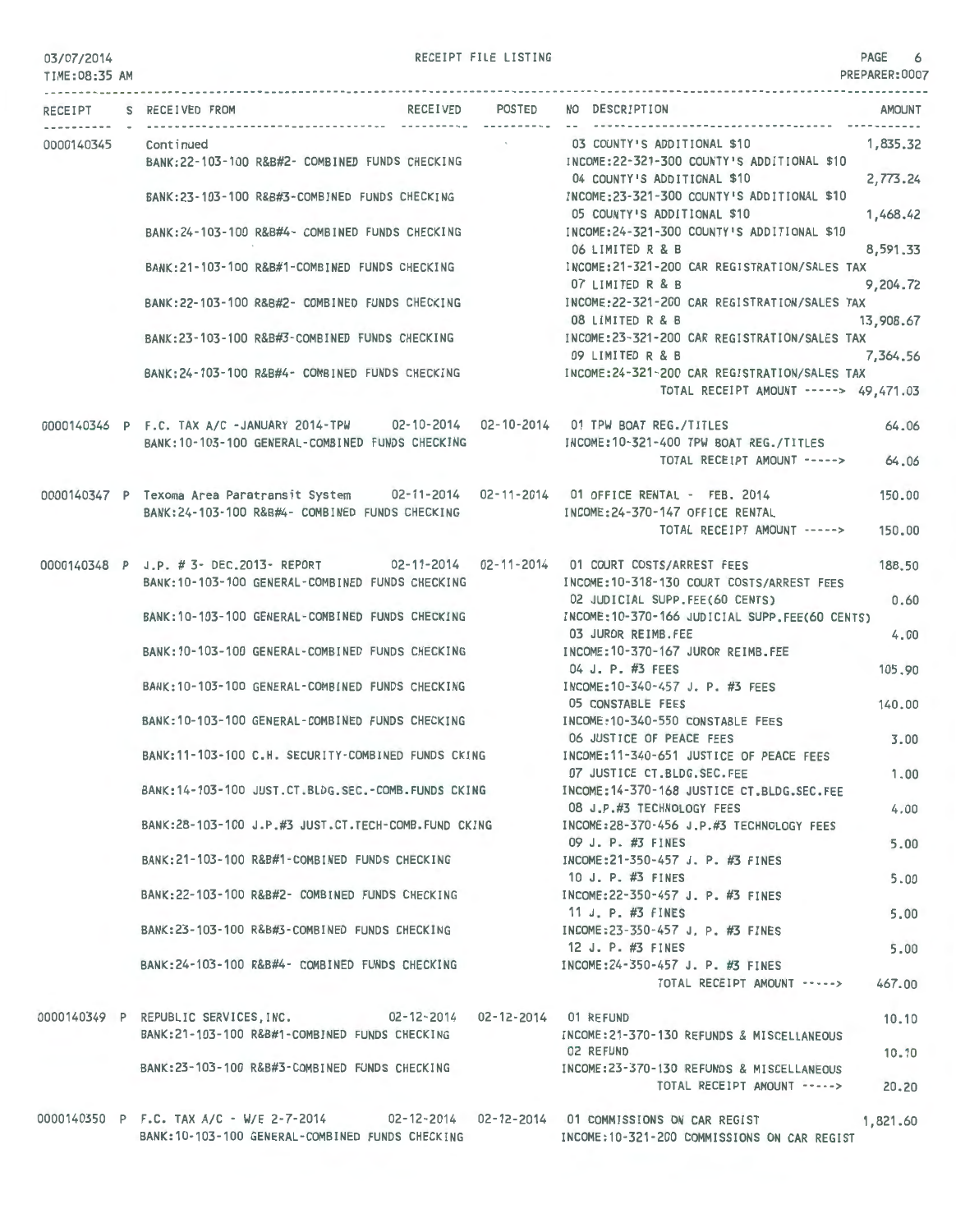RECEIPT FILE LISTING **PAGE** 7

PREPARER:0007

| TIME:08:35 AM        |                                                                                                                                                                                        | PREPARER:0007                                                                                                         |
|----------------------|----------------------------------------------------------------------------------------------------------------------------------------------------------------------------------------|-----------------------------------------------------------------------------------------------------------------------|
|                      | RECEIPT S RECEIVED FROM                                                                                                                                                                | RECEIVED POSTED NO DESCRIPTION<br><b>AMOUNT</b>                                                                       |
| 0000140350 Continued | BANK:21-103-100 R&B#1-COMBINED FUNDS CHECKING MODE:21-321-300 COUNTY'S ADDITIONAL \$10                                                                                                 | 02 COUNTY'S ADDITIONAL \$10<br>1,317.20                                                                               |
|                      | BANK:22-103-100 R&B#2- COMBINED FUNDS CHECKING MANUSIC MECOME:22-321-300 COUNTY'S ADDITIONAL \$10                                                                                      | 03 COUNTY'S ADDITIONAL \$10<br>1,411.24                                                                               |
|                      | BANK:23-103-100 R&B#3-COMBINED FUNDS CHECKING                                                                                                                                          | 04 COUNTY'S ADDITIONAL \$10<br>2,132.44<br>INCOME: 23-321-300 COUNTY'S ADDITIONAL \$10<br>05 COUNTY'S ADDITIONAL \$10 |
|                      | BANK:24-103-100 R&B#4- COMBINED FUNDS CHECKING                                                                                                                                         | 1,129.12<br>INCOME:24-321-300 COUNTY'S ADDITIONAL \$10<br>06 LIMITED R & B<br>6,826.44                                |
|                      | BANK:21-103-100 R&B#1-COMBINED FUNDS CHECKING MANUSIC INCOME:21-321-200 CAR REGISTRATION/SALES TAX                                                                                     | 07 LIMITED R & B<br>7,313.82                                                                                          |
|                      | BANK:22-103-100 R&B#2- COMBINED FUNDS CHECKING                                                                                                                                         | INCOME:22-321-200 CAR REGISTRATION/SALES TAX<br>08 LIMITED R & B<br>11,051.43                                         |
|                      | BANK:23-103-100 R&B#3-COMBINED FUNDS CHECKING                                                                                                                                          | INCOME:23-321-200 CAR REGISTRATION/SALES TAX<br>09 LIMITED R & B<br>5,851.68                                          |
|                      | BANK:24-103-100 R&B#4- COMBINED FUNDS CHECKING MANUS INCOME:24-321-200 CAR REGISTRATION/SALES TAX                                                                                      | TOTAL RECEIPT AMOUNT -----> 38,854.97                                                                                 |
|                      | 0000140351 P F.C. TAX A/C -W/E 2-7-2014 02-12-2014 02-12-2014 01 COMMISSIONS ON CAR REGIST<br>BANK: 10-103-100 GENERAL-COMBINED FUNDS CHECKING                                         | 2.50<br>INCOME:10-321-200 COMMISSIONS ON CAR REGIST                                                                   |
|                      |                                                                                                                                                                                        | TOTAL RECEIPT AMOUNT -----> 2.50                                                                                      |
|                      | 0000140352 P F.C. TAX A/C -W/E 2-7-2014 02-12-2014 02-12-2014 01 COMMISSION ON CAR TITLES<br>BANK:10-103-100 GENERAL-COMBINED FUNDS CHECKING MODE:10-321-250 COMMISSION ON CAR TITLES  | 700.00                                                                                                                |
|                      |                                                                                                                                                                                        | TOTAL RECEIPT AMOUNT -----><br>700.00                                                                                 |
|                      | 0000140353 P J.P. # 3 - JAN. 2014 - REPORT 02-12-2014 02-12-2014 01 COURT COSTS/ARREST FEES<br>BANK:10-103-100 GENERAL-COMBINED FUNDS CHECKING MODE:10-318-130 COURT COSTS/ARREST FEES | 1,475.80                                                                                                              |
|                      | BANK: 10-103-100 GENERAL-COMBINED FUNDS CHECKING                                                                                                                                       | 02 SHERIFF FEES<br>100.00<br>INCOME:10-340-560 SHERIFF FEES                                                           |
|                      | BANK:10-103-100 GENERAL-COMBINED FUNDS CHECKING                                                                                                                                        | 03 J. P. #3 FINES<br>967.10<br>INCOME: 10-350-457 J. P. #3 FINES<br>04 JUDICIAL SUPP.FEE(60 CENTS)<br>10,80           |
|                      | BANK:10-103-100 GENERAL-COMBINED FUNDS CHECKING MANUSIC RESONCE:10-370-166 JUDICIAL SUPP.FEE(60 CENTS)                                                                                 | 05 JUROR REIMB.FEE<br>72.00                                                                                           |
|                      | BANK: 10-103-100 GENERAL-COMBINED FUNDS CHECKING                                                                                                                                       | INCOME:10-370-167 JUROR REIMB.FEE<br>06 J. P. #3 FEES<br>586,70                                                       |
|                      | BANK: 10-103-100 GENERAL-COMBINED FUNDS CHECKING                                                                                                                                       | INCOME: 10-340-457 J. P. #3 FEES<br>07 CONSTABLE FEES<br>210.00                                                       |
|                      | BANK: 10-103-100 GENERAL-COMBINED FUNDS CHECKING                                                                                                                                       | INCOME: 10-340-550 CONSTABLE FEES<br>08 JUSTICE OF PEACE FEES<br>54.00                                                |
|                      | BANK: 11-103-100 C.H. SECURITY-COMBINED FUNDS CKING                                                                                                                                    | INCOME:11-340-651 JUSTICE OF PEACE FEES<br>09 JUSTICE CT.BLDG.SEC.FEE<br>18.00                                        |
|                      | BANK: 14-103-100 JUST.CT.BLDG.SEC.-COMB.FUNDS CKING                                                                                                                                    | INCOME: 14-370-168 JUSTICE CT.BLDG.SEC.FEE<br>10 J.P.#3 TECHNOLOGY FEES<br>72.00                                      |
|                      | BANK:28-103-100 J.P.#3 JUST.CT.TECH-COMB.FUND CKING                                                                                                                                    | INCOME: 28-370-456 J.P.#3 TECHNOLOGY FEES<br>11 J. P. #3 FINES<br>105.88                                              |
|                      | BANK:21-103-100 R&B#1-COMBINED FUNDS CHECKING                                                                                                                                          | INCOME: 21-350-457 J. P. #3 FINES<br>12 J. P. #3 FINES<br>113.44                                                      |
|                      | BANK:22-103-100 R&B#2- COMBINED FUNDS CHECKING                                                                                                                                         | INCOME: 22-350-457 J. P. #3 FINES<br>13 J. P. #3 FINES<br>171.41                                                      |
|                      | BANK:23-103-100 R&B#3-COMBINED FUNDS CHECKING                                                                                                                                          | INCOME: 23-350-457 J. P. #3 FINES<br>14 J. P. #3 FINES<br>90.77                                                       |
|                      | BANK:24-103-100 R&B#4- COMBINED FUNDS CHECKING                                                                                                                                         | INCOME: 24-350-457 J. P. #3 FINES<br>TOTAL RECEIPT AMOUNT -----> 4,047.90                                             |
|                      |                                                                                                                                                                                        |                                                                                                                       |

0000140354 P F.C. APPRAISAL DISTRICT 02-12-2014 02-12-2014 01 DELINQUENT TAXES BANK:10- 103-100 GENERAL-COMBINED FUNDS CHECKING INCOME:10-310-120 DELINQUENT TAXES

50.41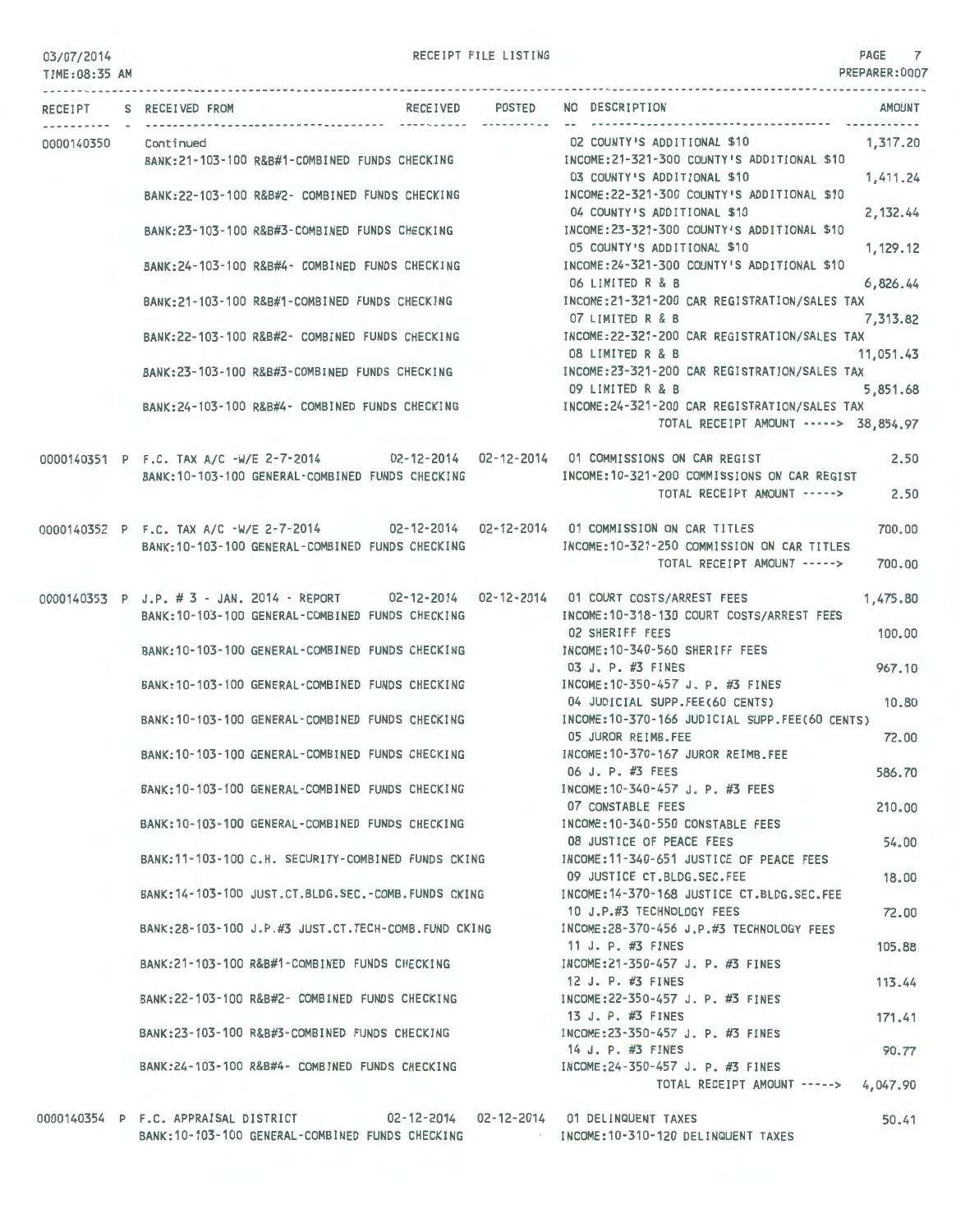RECEIPT FILE LISTING **EXECUTE:** 8

PREPARER:0007

TIME:08:35 AM RECEIPT S RECEIVED FROM RECEIVED POSTED NO DESCRIPTION AMOUNT 0000140354 Continued BANK:21-103-100 R&B#1-COMBINED FUNDS CHECKING BANK:22-103-100 R&B#2- COMBINED FUNDS CHECKING BANK:23-103-100 R&B#3-COMBINED FUNDS CHECKING BANK:24-103-100 R&B#4- COMBINED FUNDS CHECKING INCOME:24-310-120 DELINQUENT TAXES 0000140355 P F.C. APPRAISAL DISTRICT 02-12-2014 02-12-2014 01 CURRENT TAXES BANK:10-103-100 GENERAL-COMBINED FUNDS CHECKING BANK:10-103-100 GENERAL-COMBINED FUNDS CHECKING BANK:10-103-100 GENERAL-COMBINED FUNDS CHECKING BANK:21-103-100 R&B#1-COMBINED FUNDS CHECKING BANK: 22-103-100 R&B#2- COMBINED FUNDS CHECKING BANK:23-103-100 R&B#3-COMBINED FUNDS CHECKING BANK:24-103-100 R&B#4- COMBINED FUNDS CHECKING BANK:10-103-100 GENERAL-COMBINED FUNDS CHECKING BANK:10- 103-100 GENERAL-COMBINED FUNDS CHECKING BANK:21-103-100 R&B#1-COMBINED FUNDS CHECKING BANK:22-103-100 R&B#2- COMBINED FUNDS CHECKING BANK:23-103-100 R&B#3-COMBINED FUNDS CHECKING BANK:24- 103-100 R&B#4- COMBINED FUNDS CHECKING 0000140356 P HAWTHORNE SUITES BANK:10- 103-100 GENERAL -COMBINED FUNDS CHECKING 02 DELINQUENT TAXES INCOME:21-310-120 DELINQUENT TAXES 03 DELINQUENT TAXES INCOME:22-310-120 DELINQUENT TAXES 04 DELINQUENT TAXES INCOME:23-310-120 DELINQUENT TAXES 05 DELINQUENT TAXES TOTAL RECEIPT AMOUNT -----> 71.01 INCOME:10-310·110 CURRENT TAXES D2 G.F.A.B.P. TAXES INCOME:10-310-110 CURRENT TAXES 03 TAX CERTIFICATES INCOME:10-321-901 TAX CERTIFICATES 04 CURRENT TAXES INCOME:21-310-110 CURRENT TAXES 05 CURRENT TAXES INCOME:22-310-110 CURRENT TAXES 06 CURRENT TAXES INCOME:23-310-110 CURRENT TAXES 07 CURRENT TAXES INCOME:24-310-110 CURRENT TAXES 08 DELINQUENT TAXES INCOME:10-310-120 DELINQUENT TAXES 09 G.F.A.B.P. TAXES INCOME:10-310-120 DELINQUENT TAXES 10 DELINQUENT TAXES INCOME:21-310-120 DELINQUENT TAXES 11 DELINQUENT TAXES INCOME:22-310-120 DELINQUENT TAXES 12 DELINQUENT TAXES INCOME:23-310-120 DELINQUENT TAXES 4.53 4.85 7.34 3.88 398,189.62 270.35 88.31 20,259.67 21,706.13 32,798.75 17,366.75 5,904.1 1 1.80 300.40 321.84 486.32 13 DELINQUENT TAXES 257.50 INCOME:24-310-120 DELINQUENT TAXES TOTAL RECEIPT AMOUNT-----> 497,951.55 02-12-2014 02-12-2014 01 OUT OF COUNTY TRAVEL-REFUND INCOME:10-403-427 OUT OF COUNTY TRAVEL TOTAL RECEIPT AMOUNT -----> 135.07 135.07 OOO0140357 P CITY OF HONEY GROVE 02-13-2014 02-13-2014 02-13-2014 01 ROCK & HAULING 645.90<br>BANK:23-103-100 R&B#3-COMBINED FUNDS CHECKING INCOME:23-370-145 REIMBURSEMENT OF MATERIALS INCOME: 23-370-145 REIMBURSEMENT OF MATERIALS TOTAL RECEIPT AMOUNT ---·-> 645.90 0000140358 P DAVID HOLMES BANK:95-100-100 PAYROLL CASH 02-13-2014 02-13-2014 01 COBRA DENTAL INS. -FEB.2014 INCOME:95-370-130 REFUNDS & MISCELLANEOUS 21.56 TOTAL RECEIPT AMOUNT ----·> 21.56 0000140359 P THE AMERICAN BOTTLING CO.  $02-13-2014$  02-13-2014 01 DR. PEPPER COMMISSION 52.00<br>BANK:10-103-100 GENERAL-COMBINED FUNDS CHECKING INCOME:10-370-510 DR. PEPPER COMMISSION BANK:10-103-100 GENERAL-COMBINED FUNDS CHECKING TOTAL RECEIPT AMOUNT --·--> 52.00 0000140360 P US bank 65.00 02-13-2014 02-13-2014 01 DEC. 2013- INMATE PER-DIEM 31,865.00 BANK:10-103-100 GENERAL-COMBINED FUNDS CHECKING INCOME:10-319-553 INMATE PER DIEM PAYMENT TOTAL RECEIPT AMOUNT -----> 31,865.00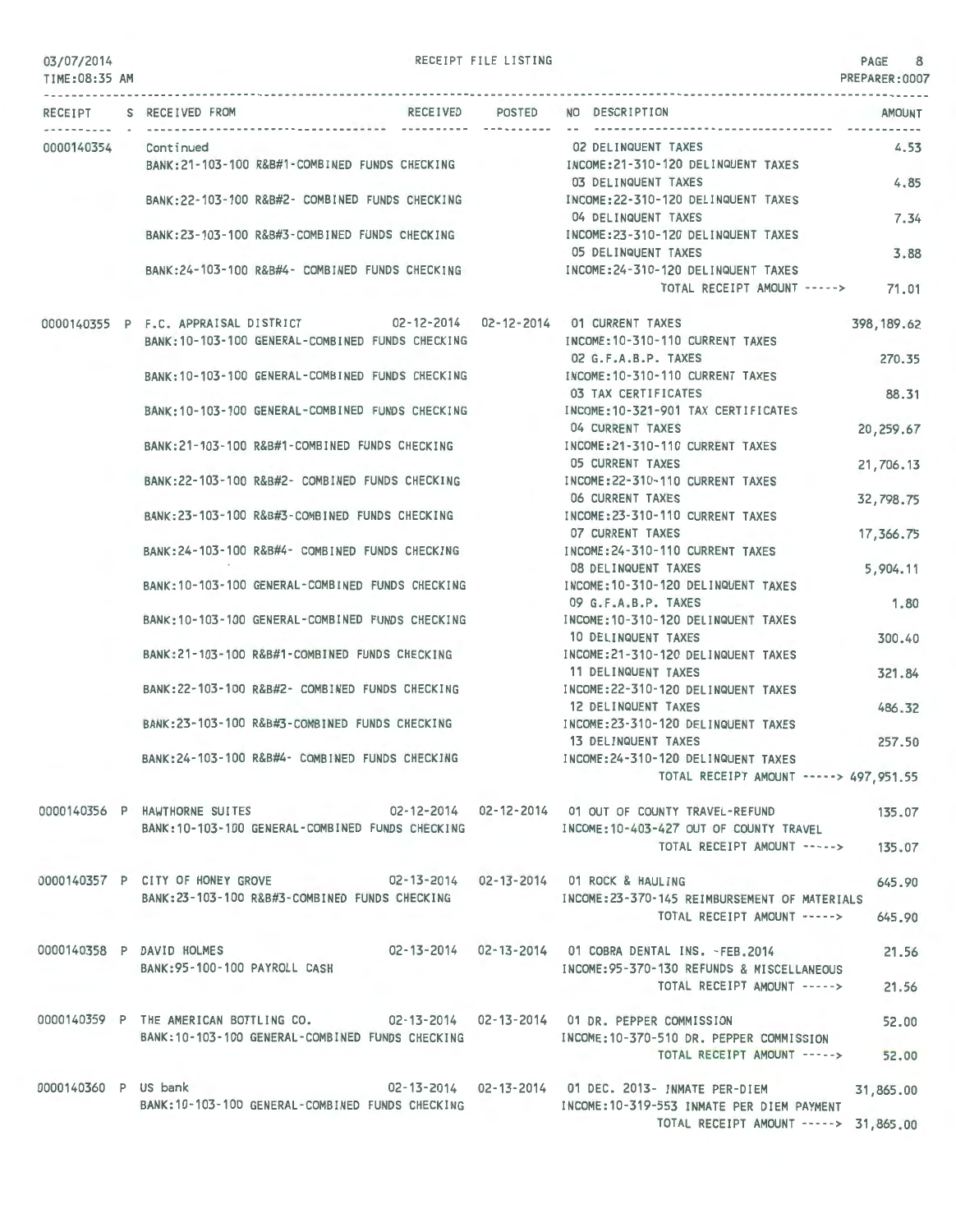| 03/07/2014<br>TIME:08:35 AM |                                                                                                                                                     | RECEIPT FILE LISTING |                                                                                            | PAGE<br>9<br>PREPARER: 0007 |
|-----------------------------|-----------------------------------------------------------------------------------------------------------------------------------------------------|----------------------|--------------------------------------------------------------------------------------------|-----------------------------|
|                             | RECEIPT S RECEIVED FROM                                                                                                                             |                      | RECEIVED POSTED NO DESCRIPTION                                                             | AMOUNT                      |
|                             | 0000140361 P COMPTROLLER-STATE FISCAL 02-14-2014 02-14-2014 01 SALES TAX REVENUES                                                                   | .                    |                                                                                            | 72,440.00                   |
|                             | BANK: 10-103-100 GENERAL-COMBINED FUNDS CHECKING                                                                                                    |                      | INCOME: 10-318-160 SALES TAX REVENUES<br>02 SALES TAX REVENUES                             | 3,683.99                    |
|                             | BANK:21-103-100 R&B#1-COMBINED FUNDS CHECKING                                                                                                       |                      | INCOME:21-318-160 SALES TAX REVENUES<br>03 SALES TAX REVENUES                              | 3,951.60                    |
|                             | BANK:22-103-100 R&B#2- COMBINED FUNDS CHECKING                                                                                                      |                      | INCOME:22-318-160 SALES TAX REVENUES<br>04 SALES TAX REVENUES                              | 5,958.62                    |
|                             | BANK: 23-103-100 R&B#3-COMBINED FUNDS CHECKING<br>BANK:24-103-100 R&B#4- COMBINED FUNDS CHECKING                                                    |                      | INCOME: 23-318-160 SALES TAX REVENUES<br>05 SALES TAX REVENUES                             | 3, 166.63                   |
|                             |                                                                                                                                                     |                      | INCOME: 24-318-160 SALES TAX REVENUES<br>TOTAL RECEIPT AMOUNT ----->                       | 89,200.84                   |
|                             | 0000140362 P F.C. Environmental Development 02-14-2014 02-14-2014 01 SEWAGE PERMITS/INSPECTIONS<br>BANK: 10-103-100 GENERAL-COMBINED FUNDS CHECKING |                      | INCOME:10-320-300 SEWAGE PERMITS/INSPECTIONS<br>TOTAL RECEIPT AMOUNT ----->                | 7,950.01<br>7,950.01        |
|                             | 0000140363 P CARPENTER'S BAIL BONDS 02-14-2014 02-14-2014 01 SURETY BAIL BOND FEE<br>BANK: 13-103-113 SURETY BAIL BOND FEE                          |                      | INCOME:13-345-113 SURETY BAIL BOND FEE                                                     | 135.00                      |
|                             |                                                                                                                                                     |                      | TOTAL RECEIPT AMOUNT ----->                                                                | 135.00                      |
|                             | 02-14-2014  02-14-2014  01 SURETY BAIL BOND FEE<br>0000140364 P DOC'S BAIL BONDS<br>BANK: 13-103-113 SURETY BAIL BOND FEE                           |                      | INCOME: 13-345-113 SURETY BAIL BOND FEE                                                    | 105.00                      |
|                             |                                                                                                                                                     |                      | TOTAL RECEIPT AMOUNT ----->                                                                | 105,00                      |
|                             | 0000140365 P FANNIN COUNTY BAIL BONDS<br>BANK: 13-103-113 SURETY BAIL BOND FEE                                                                      |                      | 02-14-2014  02-14-2014  01 SURETY BAIL BOND FEE<br>INCOME: 13-345-113 SURETY BAIL BOND FEE | 90.00                       |
|                             |                                                                                                                                                     |                      | TOTAL RECEIPT AMOUNT ----->                                                                | 90.00                       |
|                             | 0000140366 P RED RIVER REGIONAL HOSPITAL 02-19-2014 02-19-2014 01 3 rd QUARTER-OCT. 2013<br>BANK: 10-103-100 GENERAL-COMBINED FUNDS CHECKING        |                      | INCOME:10-367-100 HOSPITAL QUARTERLY PAYMENT<br>TOTAL RECEIPT AMOUNT -----> 50,000.00      | 50,000.00                   |
|                             | 0000140367 P F.C. BOND SUPERVISIOR                                                                                                                  |                      | 02-19-2014  02-19-2014  01 FEB. 18,2014- BOND FEES                                         | 395.00                      |
|                             | BANK: 10-103-100 GENERAL-COMBINED FUNDS CHECKING                                                                                                    |                      | INCOME:10-340-573 BOND SUPERVISION FEES<br>TOTAL RECEIPT AMOUNT ----->                     | 395.00                      |
|                             | 0000140368 P F.C. APPRAISAL DISTRICT 02-19-2014 02-19-2014 01 CURRENT TAXES<br>BANK: 10-103-100 GENERAL-COMBINED FUNDS CHECKING                     |                      | INCOME: 10-310-110 CURRENT TAXES                                                           | 47,689.07                   |
|                             | BANK: 10-103-100 GENERAL-COMBINED FUNDS CHECKING                                                                                                    |                      | 02 G.F.A.B.P. TAXES<br>INCOME: 10-310-110 CURRENT TAXES                                    | 12.99                       |
|                             | BANK: 10-103-100 GENERAL-COMBINED FUNDS CHECKING                                                                                                    |                      | 03 TAX CERTIFICATES<br>INCOME: 10-321-901 TAX CERTIFICATES                                 | 309.93                      |
|                             | BANK:21-103-100 R&B#1-COMBINED FUNDS CHECKING                                                                                                       |                      | 04 CURRENT TAXES<br>INCOME:21-310-110 CURRENT TAXES                                        | 2,426.39                    |
|                             | BANK: 22-103-100 R&B#2- COMBINED FUNDS CHECKING                                                                                                     |                      | 05 CURRENT TAXES<br>INCOME: 22-310-110 CURRENT TAXES                                       | 2,599.63                    |
|                             | BANK:23-103-100 R&B#3-COMBINED FUNDS CHECKING                                                                                                       |                      | 06 CURRENT TAXES<br>INCOME: 23-310-110 CURRENT TAXES                                       | 3,928.14                    |
|                             | BANK:24-103-100 R&B#4- COMBINED FUNDS CHECKING                                                                                                      |                      | 07 CURRENT TAXES<br>INCOME: 24-310-110 CURRENT TAXES                                       | 2,079.92                    |
|                             | BANK:10-103-100 GENERAL-COMBINED FUNDS CHECKING                                                                                                     |                      | 08 DELINQUENT TAXES<br>INCOME: 10-310-120 DELINQUENT TAXES                                 | 2,220.16                    |
|                             | BANK: 21-103-100 R&B#1-COMBINED FUNDS CHECKING                                                                                                      |                      | 09 DELINQUENT TAXES<br>INCOME:21-310-120 DELINQUENT TAXES                                  | 112.96                      |
|                             | BANK:22-103-100 R&B#2- COMBINED FUNDS CHECKING                                                                                                      |                      | 10 DELINQUENT TAXES<br>INCOME:22-310-120 DELINQUENT TAXES                                  | 121.03                      |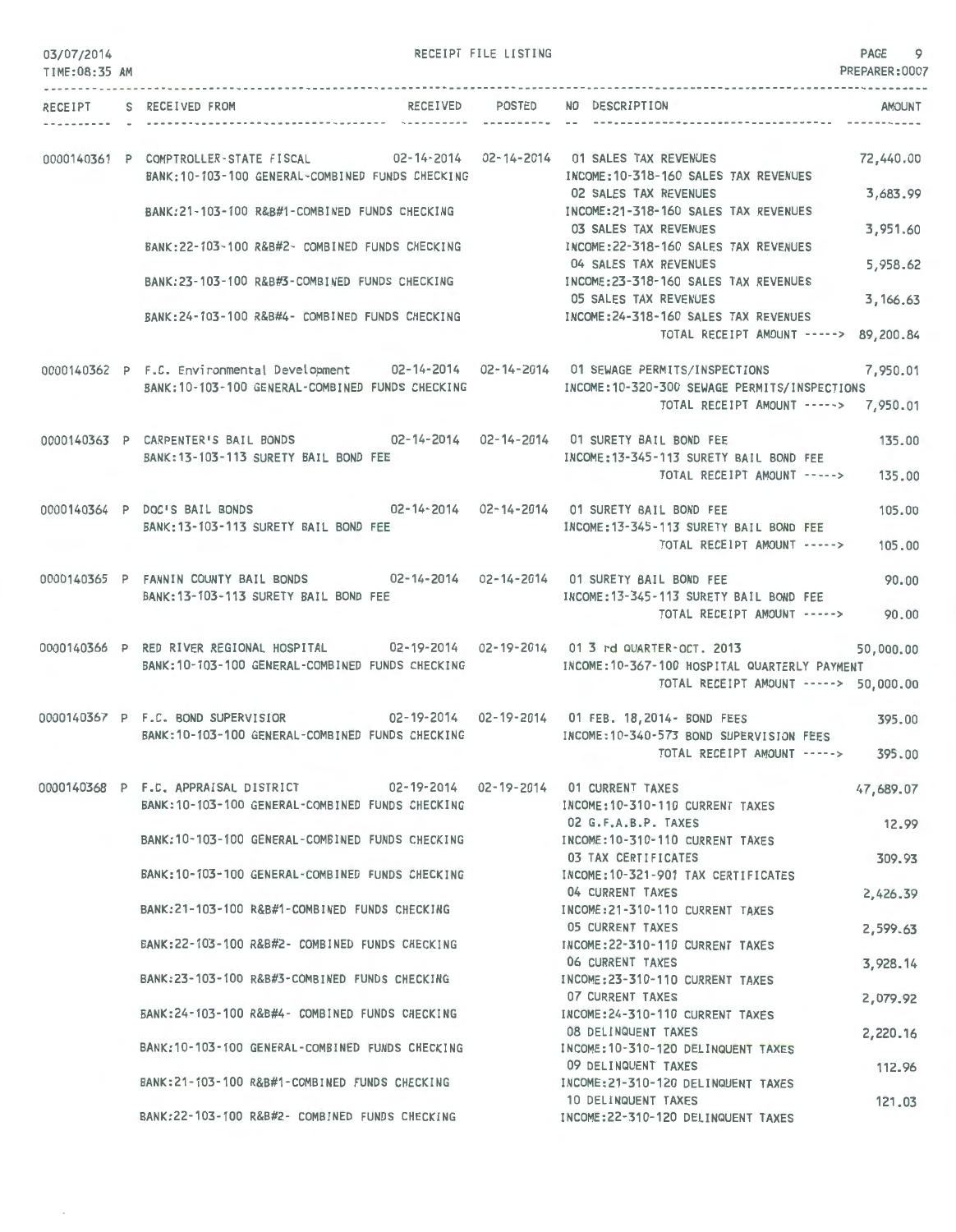| 03/07/2014<br>TIME: 08:35 AM |                                                                                                                                                                                                                                                                                                                                                                                                                                                                                                                                                          | RECEIPT FILE LISTING |                                                                                                                                                                                                                                                                                                                                                                                                                                                                                                                                                                                                                                                                                                       | PAGE 10<br>PREPARER:0007                                                                                  |
|------------------------------|----------------------------------------------------------------------------------------------------------------------------------------------------------------------------------------------------------------------------------------------------------------------------------------------------------------------------------------------------------------------------------------------------------------------------------------------------------------------------------------------------------------------------------------------------------|----------------------|-------------------------------------------------------------------------------------------------------------------------------------------------------------------------------------------------------------------------------------------------------------------------------------------------------------------------------------------------------------------------------------------------------------------------------------------------------------------------------------------------------------------------------------------------------------------------------------------------------------------------------------------------------------------------------------------------------|-----------------------------------------------------------------------------------------------------------|
| RECEIPT                      | RECEIVED POSTED<br>S RECEIVED FROM                                                                                                                                                                                                                                                                                                                                                                                                                                                                                                                       |                      | NO DESCRIPTION                                                                                                                                                                                                                                                                                                                                                                                                                                                                                                                                                                                                                                                                                        | <b>AMOUNT</b>                                                                                             |
| 0000140368                   | Continued<br>BANK: 23-103-100 R&B#3-COMBINED FUNDS CHECKING                                                                                                                                                                                                                                                                                                                                                                                                                                                                                              | ----------           | -------------------------------------<br>11 DELINQUENT TAXES<br>INCOME:23-310-120 DELINQUENT TAXES<br>12 DELINQUENT TAXES                                                                                                                                                                                                                                                                                                                                                                                                                                                                                                                                                                             | 182.87<br>96.83                                                                                           |
|                              | BANK: 24-103-100 R&B#4- COMBINED FUNDS CHECKING                                                                                                                                                                                                                                                                                                                                                                                                                                                                                                          |                      | INCOME: 24-310-120 DELINQUENT TAXES<br>TOTAL RECEIPT AMOUNT -----> 61,779.92                                                                                                                                                                                                                                                                                                                                                                                                                                                                                                                                                                                                                          |                                                                                                           |
|                              | 0000140369 P SECRETARY OF STATE<br>BANK:45-103-100 CHAPTER 19-COMBINED FUNDS CHECKING                                                                                                                                                                                                                                                                                                                                                                                                                                                                    |                      | 02-20-2014   02-20-2014   01 Scott Merriman-voters address<br>INCOME: 45-330-403 CHAPTER 19 FUNDS<br>TOTAL RECEIPT AMOUNT ----->                                                                                                                                                                                                                                                                                                                                                                                                                                                                                                                                                                      | 449.22<br>449.22                                                                                          |
|                              | 0000140370 P Office of Court Administration 02-20-2014 02-20-2014 01 1 st Quarter-indigent defense grant<br>BANK: 10-103-100 GENERAL-COMBINED FUNDS CHECKING                                                                                                                                                                                                                                                                                                                                                                                             |                      | INCOME: 10-330-437 INDIGENT DEFENSE GRANT<br>TOTAL RECEIPT AMOUNT ----->                                                                                                                                                                                                                                                                                                                                                                                                                                                                                                                                                                                                                              | 9,810.50<br>9,810.50                                                                                      |
|                              | 0000140371 P TEXAS ASSOCIATION OF COUNTIES 02-20-2014<br>BANK: 10-103-100 GENERAL-COMBINED FUNDS CHECKING<br>BANK:21-103-100 R&B#1-COMBINED FUNDS CHECKING<br>BANK: 22-103-100 R&B#2- COMBINED FUNDS CHECKING<br>BANK:23-103-100 R&B#3-COMBINED FUNDS CHECKING<br>BANK:24-103-100 R&B#4- COMBINED FUNDS CHECKING                                                                                                                                                                                                                                         |                      | 02-20-2014 01 Refund of public officals insurance<br>INCOME: 10-370-130 REFUNDS & MISCELLANEOUS<br>02 Refund of public officals insurance<br>INCOME: 21-370-130 REFUNDS & MISCELLANEOUS<br>03 Refund of public officals insurance<br>INCOME: 22-370-130 REFUNDS & MISCELLANEOUS<br>04 Refund of public officals insurance<br>INCOME:23-370-130 REFUNDS & MISCELLANEOUS<br>05 Refund of public officals insurance<br>INCOME: 24-370-130 REFUNDS & MISCELLANEOUS<br>TOTAL RECEIPT AMOUNT ----->                                                                                                                                                                                                         | 4,760.00<br>490.00<br>490.00<br>490.00<br>490.00<br>6,720.00                                              |
|                              | 0000140372 P F.C. TAX A/C - W/E 2-14-2014 02-21-2014 02-21-2014 01 COMMISSION ON CAR TITLES<br>BANK: 10-103-100 GENERAL-COMBINED FUNDS CHECKING                                                                                                                                                                                                                                                                                                                                                                                                          |                      | INCOME:10-321-250 COMMISSION ON CAR TITLES<br>TOTAL RECEIPT AMOUNT ----->                                                                                                                                                                                                                                                                                                                                                                                                                                                                                                                                                                                                                             | 865.00<br>865.00                                                                                          |
|                              | 0000140373 P F.C. TAX A/C - 2-14-2014<br>BANK: 10-103-100 GENERAL-COMBINED FUNDS CHECKING<br>BANK:21-103-100 R&B#1-COMBINED FUNDS CHECKING<br>BANK:22-103-100 R&B#2- COMBINED FUNDS CHECKING<br>BANK:23-103-100 R&B#3-COMBINED FUNDS CHECKING<br>BANK:24-103-100 R&B#4- COMBINED FUNDS CHECKING MANUSIC MECOME:24-321-300 COUNTY'S ADDITIONAL \$10<br>BANK:21-103-100 R&B#1-COMBINED FUNDS CHECKING<br>BANK:22-103-100 R&B#2- COMBINED FUNDS CHECKING<br>BANK:23-103-100 R&B#3-COMBINED FUNDS CHECKING<br>BANK:24-103-100 R&B#4- COMBINED FUNDS CHECKING |                      | 02-21-2014  02-21-2014  01 COMMISSIONS ON CAR REGIST<br>INCOME: 10-321-200 COMMISSIONS ON CAR REGIST<br>02 COUNTY'S ADDITIONAL \$10<br>INCOME:21-321-300 COUNTY'S ADDITIONAL \$10<br>03 COUNTY'S ADDITIONAL \$10<br>INCOME:22-321-300 COUNTY'S ADDITIONAL \$10<br>04 COUNTY'S ADDITIONAL \$10<br>INCOME:23-321-300 COUNTY'S ADDITIONAL \$10<br>05 COUNTY'S ADDITIONAL \$10<br>06 LIMITED R & B<br>INCOME: 21-321-200 CAR REGISTRATION/SALES TAX<br>07 LIMITED R & B<br>INCOME: 22-321-200 CAR REGISTRATION/SALES TAX<br>08 LIMITED R & B<br>INCOME:23-321-200 CAR REGISTRATION/SALES TAX<br>09 LIMITED R & B<br>INCOME:24-321-200 CAR REGISTRATION/SALES TAX<br>TOTAL RECEIPT AMOUNT -----> 37,764.24 | 2,250.90<br>1,260.03<br>1,349.99<br>2,039.87<br>1,080.11<br>6,549.36<br>7,016.95<br>10,602.87<br>5,614.16 |
|                              | 0000140374 P VERIZON WIRELESS 602-21-2014 02-21-2014 01 RENT- VERIZON TOWER-MARCH-14<br>BANK: 10-103-100 GENERAL-COMBINED FUNDS CHECKING                                                                                                                                                                                                                                                                                                                                                                                                                 |                      | INCOME:10-370-115 RENT- VERIZON TOWER<br>TOTAL RECEIPT AMOUNT ----->                                                                                                                                                                                                                                                                                                                                                                                                                                                                                                                                                                                                                                  | 925.75<br>925.75                                                                                          |
|                              | 0000140375 P F.C. BOND SUPERVISOR 02-21-2014 02-21-2014 01 2-19-2014 THRU 2-21-2014 FEES<br>BANK:10-103-100 GENERAL-COMBINED FUNDS CHECKING                                                                                                                                                                                                                                                                                                                                                                                                              |                      | INCOME:10-340-573 BOND SUPERVISION FEES<br>TOTAL RECEIPT AMOUNT ----->                                                                                                                                                                                                                                                                                                                                                                                                                                                                                                                                                                                                                                | 436.00<br>436.00                                                                                          |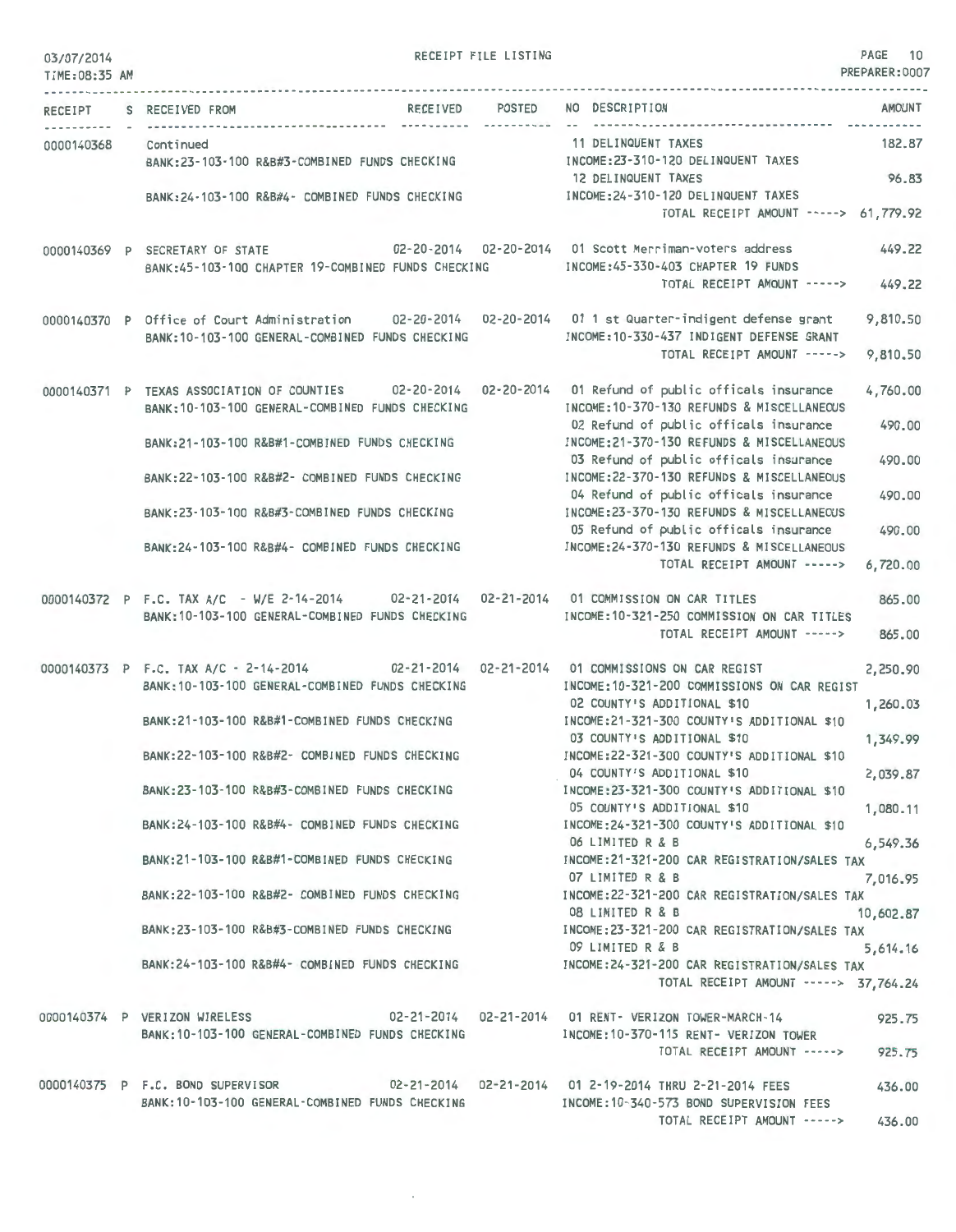| 03/07/2014<br>TIME:08:35 AM |                                                                                                                                                                           | RECEIPT FILE LISTING |                                                                                                                            | PAGE 11<br>PREPARER: 0007 |
|-----------------------------|---------------------------------------------------------------------------------------------------------------------------------------------------------------------------|----------------------|----------------------------------------------------------------------------------------------------------------------------|---------------------------|
|                             | RECEIPT S RECEIVED FROM                                                                                                                                                   | ----------           | RECEIVED POSTED NO DESCRIPTION<br>-----------------------------                                                            | <b>AMOUNT</b>             |
|                             | 0000140376 P F.C. JUVENILE PROBATION 02-24-2014 02-24-2014 01 # 2015 - COURT COSTS<br>BANK:87-103-187 CASH-JUVENILE PROBATION<br>BANK: 87-103-187 CASH-JUVENILE PROBATION |                      | INCOME:87-340-577 JUVENILE PROBATION COURT COSTS<br>02 # 2015- PROBATION FEES<br>INCOME:87-340-575 JUVENILE PROBATION FEES | 20.00<br>60.00            |
|                             |                                                                                                                                                                           |                      | TOTAL RECEIPT AMOUNT ----->                                                                                                | 80,00                     |
|                             | 0000140377 P Texas District & County Attorney's 02-24-2014 02-24-2014 01 Reimbursement Training Expenses<br>BANK: 10-103-100 GENERAL-COMBINED FUNDS CHECKING              |                      | INCOME:10-475-427 OUT OF COUNTY TRAVEL<br>TOTAL RECEIPT AMOUNT ----->                                                      | 220,00<br>220.00          |
|                             | 02-24-2014  02-24-2014  01 CULVERT<br>0000140378 P CYNTHIA SMYERS<br>BANK:21-103-100 R&B#1-COMBINED FUNDS CHECKING                                                        |                      | INCOME:21-370-145 REIMBURSEMENT OF MATERIALS<br>TOTAL RECEIPT AMOUNT ----->                                                | 283,00<br>283.00          |
|                             | 0000140379 P MEADE-NORMAN INSURANCE 02-24-2014 02-24-2014 01 DEBBIE CARTER BOND REFUND<br>BANK: 10-103-100 GENERAL-COMBINED FUNDS CHECKING                                |                      | INCOME: 10-370-130 REFUNDS & MISCELLANEOUS<br>TOTAL RECEIPT AMOUNT ----->                                                  | 42.50<br>42.50            |
|                             | 0000140380 P CARPENTER'S BAIL BONDS 02-25-2014 02-25-2014 01 SURETY BAIL BOND FEE<br>BANK: 13-103-113 SURETY BAIL BOND FEE                                                |                      | INCOME: 13-345-113 SURETY BAIL BOND FEE                                                                                    | 150.00                    |
|                             | 02-25-2014  02-25-2014  01 SURETY BAIL BOND FEE                                                                                                                           |                      | TOTAL RECEIPT AMOUNT ----->                                                                                                | 150.00                    |
|                             | 0000140381 P DOC'S BAIL BONDS<br>BANK: 13-103-113 SURETY BAIL BOND FEE                                                                                                    |                      | INCOME: 13-345-113 SURETY BAIL BOND FEE<br>TOTAL RECEIPT AMOUNT ----->                                                     | 150.00<br>150.00          |
|                             | 0000140382 P FANNIN COUNTY BAIL BONDS 02-25-2014 02-25-2014 01 SURETY BAIL BOND FEE<br>BANK: 13-103-113 SURETY BAIL BOND FEE                                              |                      | INCOME: 13-345-113 SURETY BAIL BOND FEE<br>TOTAL RECEIPT AMOUNT ----->                                                     | 120,00<br>120,00          |
|                             | 0000140383 P DON BAILEY - ATTORNEY 02-25-2014 02-25-2014 01 SURETY BAIL BOND FEE<br>BANK: 13-103-113 SURETY BAIL BOND FEE                                                 |                      | INCOME: 13-345-113 SURETY BAIL BOND FEE<br>TOTAL RECEIPT AMOUNT ----->                                                     | 30.00<br>30.00            |
|                             | 0000140384 P COMFORT SUITES-College Station 02-25-2014 02-25-2014 01 REFUND HOTEL CHARGES<br>BANK:21-103-100 R&B#1-COMBINED FUNDS CHECKING                                |                      | INCOME: 21-621-427 OUT OF COUNTY TRAVEL                                                                                    | 43.65                     |
|                             | BANK:22-103-100 R&B#2- COMBINED FUNDS CHECKING                                                                                                                            |                      | 02 REFUND HOTEL CHARGES<br>INCOME:22-622-427 OUT OF COUNTY TRAVEL                                                          | 43.65                     |
|                             | BANK:23-103-100 R&B#3-COMBINED FUNDS CHECKING                                                                                                                             |                      | 03 REFUND HOTEL CHARGES<br>INCOME: 23-623-427 OUT OF COUNTY TRAVEL                                                         | 43.65                     |
|                             |                                                                                                                                                                           |                      | TOTAL RECEIPT AMOUNT ----->                                                                                                | 130.95                    |
|                             | 0000140385 P COMPTROLLER-JUDICIARY 02-25-2014 02-25-2014 01 STATE JUROR REIMB.FEE<br>BANK:10-103-100 GENERAL-COMBINED FUNDS CHECKING                                      |                      | INCOME:10-370-139 STATE JUROR REIMB.FEE<br>TOTAL RECEIPT AMOUNT -----> 6,052.00                                            | 6,052.00                  |
|                             | 0000140386 P Fannin County Bond Supervisor 02-26-2014 02-26-2014 01 FEBRUARY 24-25-2014                                                                                   |                      |                                                                                                                            | 704.00                    |
|                             | BANK: 10-103-100 GENERAL-COMBINED FUNDS CHECKING                                                                                                                          |                      | INCOME:10-340-573 BOND SUPERVISION FEES<br>TOTAL RECEIPT AMOUNT ----->                                                     | 704.00                    |
|                             | 0000140387 P F.C. APPRAISAL DISTRICT 02-26-2014 02-26-2014 01 CURRENT TAXES<br>BANK: 10-103-100 GENERAL-COMBINED FUNDS CHECKING                                           |                      | INCOME: 10-310-110 CURRENT TAXES                                                                                           | 48, 131.47                |
|                             | BANK: 10-103-100 GENERAL-COMBINED FUNDS CHECKING                                                                                                                          |                      | 02 G.F.A.B.P. TAXES<br>INCOME: 10-310-110 CURRENT TAXES                                                                    | 16.04                     |
|                             | BANK: 21-103-100 R&B#1-COMBINED FUNDS CHECKING                                                                                                                            |                      | 03 CURRENT TAXES<br>INCOME: 21-310-110 CURRENT TAXES                                                                       | 2,448.90                  |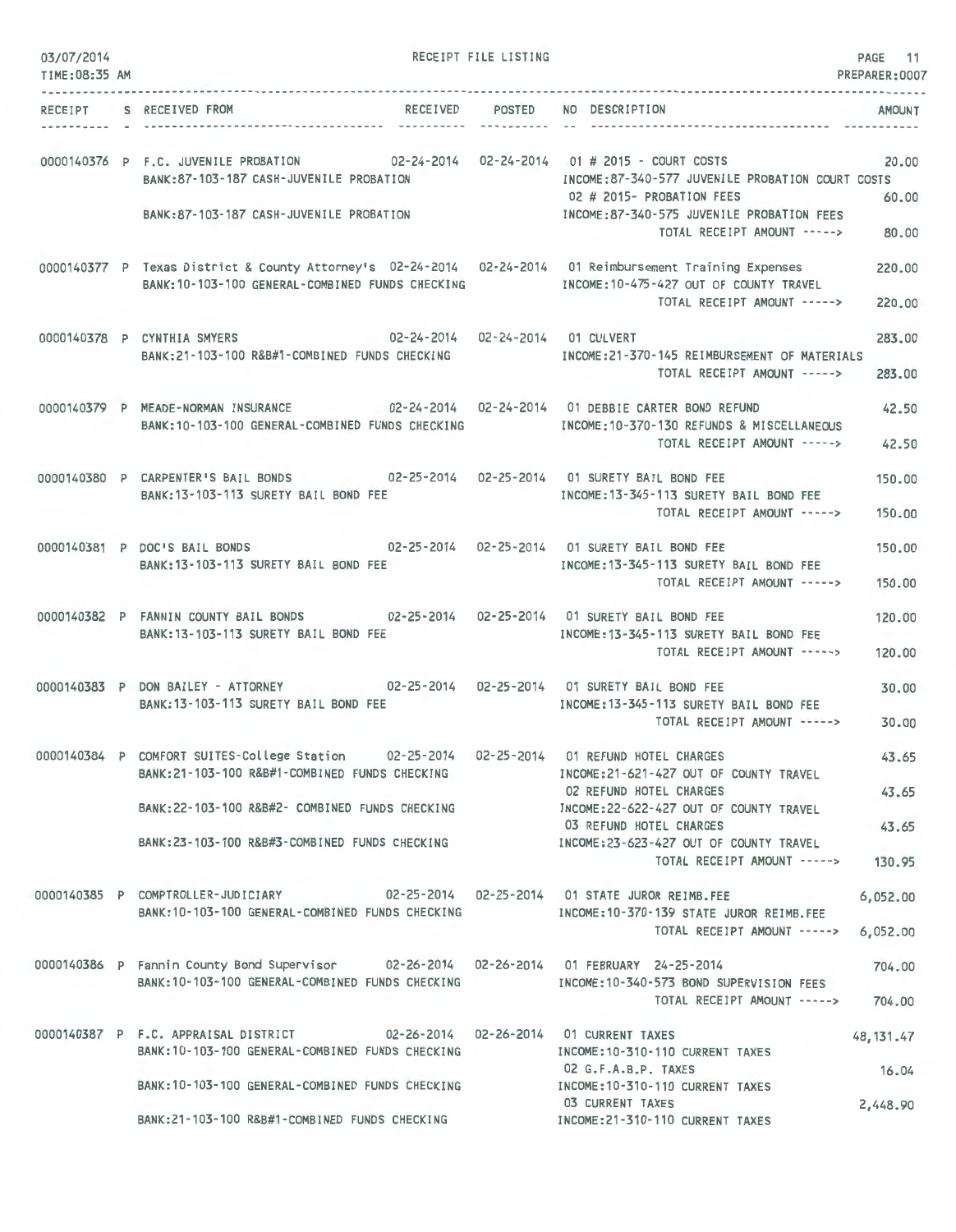RECEIPT FILE LISTING **PAGE 12** 

PREPARER:0007 TIME:08:35 AM --------------------------------------------------------------------------------------------------------------------------------- RECEIPT S RECEIVED FROM RECEIVED RECEIVED POSTED NO DESCRIPTION AMOUNT 04 CURRENT TAXES 0000140387 Continued 2,623.75 BANK:22-103-100 R&B#2- COMBINED FUNDS CHECKING INCOME:22 -310-110 CURRENT TAXES 05 CURRENT TAXES 3, 964.57 BANK:23-103-100 R&B#3-COMBINED FUNDS CHECKING INCOME:23-310-110 CURRENT TAXES 06 CURRENT TAXES 2,099.22 BANK:24-103-100 R&B#4- COMBINED FUNDS CHECKING INCOME:24-310- 110 CURRENT TAXES 07 DELINQUENT TAXES 3,282.70 INCOME:10-310-120 DELINQUENT TAXES BANK:10-103-100 GENERAL-COMBINED FUNDS CHECKING 08 G.F.A.B.P. TAXES 0.67 BANK:10-103-100 GENERAL-COMBINED FUNDS CHECKING INCOME:10-310-120 DELINQUENT TAXES 09 DELINQUENT TAXES 167.02 BANK:21-103-100 R&B#1-COMBINED FUNDS CHECKING INCOME:21 -310-120 DELINQUENT TAXES 10 DELINQUENT TAXES 178.95 INCOME:22 -310-120 DELINQUENT TAXES BANK:22-103-100 R&B#2- COMBINED FUNDS CHECKING 11 DELINQUENT TAXES 270.40 BANK:23-103-100 R&B#3 -COMBINED FUNDS CHECKING INCOME:23-310-120 DELINQUENT TAXES 12 DELINQUENT TAXES 143.17 BANK:24-103-100 R&B#4- COMBINED FUNDS CHECKING INCOME:24-310-120 DELINQUENT TAXES TOTAL RECEIPT AMOUNT -----> 63,326.86 0000140388 P COMPTROLLER-JUDICIARY 02-26-2014 01 COUNTY JUDGE SUPPLEMENT 2,541.53 INCOME:10-370-144 CO. JUDGE COURT FEES SALARY REIMB. BANK:10-103-100 GENERAL-COMBINED FUNDS CHECKING TOTAL RECEIPT AMOUNT-----> 2,541.53 5.00 0000140389 P F.C. JUVENILE PROBATION 02-27-2014 01 # 2058 - Deferred Prosecution BANK:87-103-187 CASH-JUVENILE PROBATION INCOME:87-340-575 JUVENILE PROBATION FEES 02 # 2070 - Deferred Prosecution 2.00 BANK:87-103-187 CASH-JUVENILE PROBATION INCOME:87-340-575 JUVENILE PROBATION FEES 03 # 2067- Child support to placements 1,266.00 INCOME:87-340-575 JUVENILE PROBATION FEES BANK:87-103-187 CASH-JUVENILE PROBATION 04 # 2067- Court Costs 10.00 BANK:87-103-187 CASH-JUVENILE PROBATION INCOME:87-340-577 JUVENILE PROBATION COURT COSTS TOTAL RECEIPT AMOUNT -----> 1,283.00 0000140390 P District Clerk- Gen. fund-Jan 2014 02-27-2014 02-27-2014 01 COURT COSTS/ARREST FEES 4,977.43 BANK:10-103-100 GENERAL-COMBINED FUNDS CHECKING INCOME:10-318-130 COURT COSTS/ARREST FEES 02 ATTORNEYS & DOCTORS 32.75 BANK:10-103-100 GENERAL-COMBINED FUNDS CHECKING INCOME:10 -318-132 ATTORNEYS & DOCTORS 03 FAMILY PROTECTION FEE 180.00 BANK: 10-103- 100 GENERAL-COMBINED FUNDS CHECKING INCOME:10-340-135 FAMILY PROTECTION FEE 04 DISTRICT CLERK FEES 5,707.42 BANK:10- 103- 100 GENERAL-COMBINED FUNDS CHECKING INCOME:10-340-450 DISTRICT CLERK FEES 05 SHERIFF FEES 1,025.19 BANK: 10-103-100 GENERAL-COMBINED FUNDS CHECKING INCOME:10 -340-560 SHERIFF FEES 06 D.C.6TH COURT OF APPEALS FEE 115.00 BANK:10-103-100 GENERAL-COMBINED FUNDS CHECKING INCOME:10-340-600 D.C.6TH COURT OF APPEALS FEE 07 COURT REPORTER SERVICE FEE 345.00 BANK:10-103-100 GENERAL-COMBINED FUNDS CHECKING INCOME:10-370-162 COURT REPORTER SERVICE FEE 08 ADM.OF COURT JUSTICE 10% SB 1417 9.81 BANK: 10-103-100 GENERAL-COMBINED FUNDS CHECKING INCOME:10-370- 163 ADM.OF COURT JUSTICE 10% SB 1417 09 TIME PAYMENT FEE 40% SB 1417 39.23 BANK:10-103-100 GENERAL-COMBINED FUNDS CHECKING INCOME:10-370-164 TIME PAYMENT FEE 40% SB 1417 10 JUDICIAL SUPP. FEE (60 CENTS) 0.60 BANK:10-103-100 GENERAL-COMBINED FUNDS CHECKING INCOME:10-370-166 JUDICIAL SUPP.FEE(60 CENTS) 11 JUROR REIMB.FEE 3.98 BANK:10-103-100 GENERAL -COMBINED FUNDS CHECKING INCOME:10-370- 167 JUROR REIMB.FEE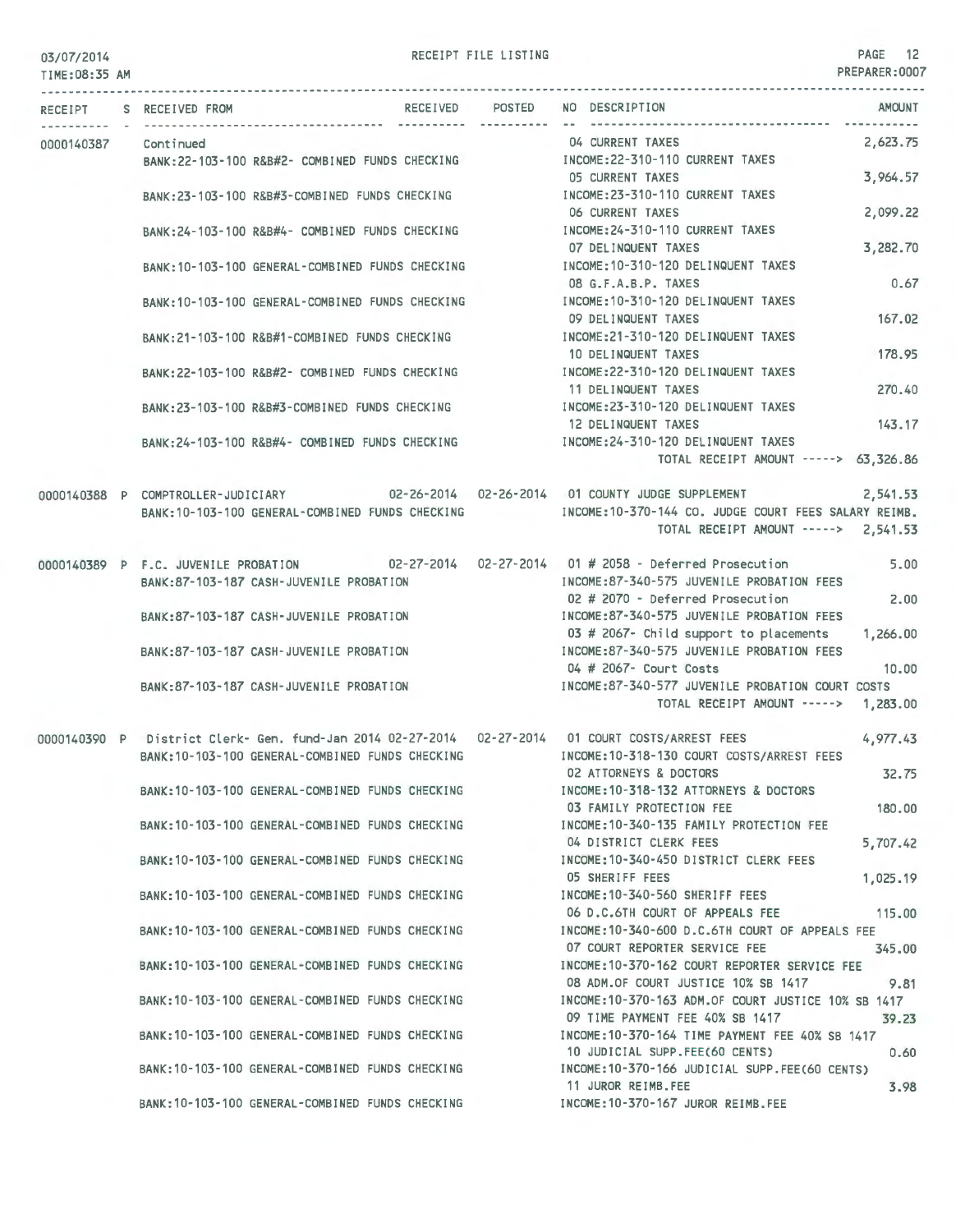### 03/07/2014 TIME:08:35 AM

RECEIPT FILE LISTING PAGE 13 PREPARER:0007

|  | RECEIPT S RECEIVED FROM            |                                                      | RECEIVED POSTED | NO DESCRIPTION                                                                                                                             | AMOUNT    |
|--|------------------------------------|------------------------------------------------------|-----------------|--------------------------------------------------------------------------------------------------------------------------------------------|-----------|
|  |                                    |                                                      | -----------     | -------------------------------                                                                                                            |           |
|  | 0000140390 Continued               | BANK:10-103-100 GENERAL-COMBINED FUNDS CHECKING      |                 | 12 DIST. CLK. PASSPORT PHOTO<br>INCOME:10-370-450 DIST. CLK. PASSPORT PHOTO                                                                | 330.00    |
|  |                                    | BANK:11-103-100 C.H. SECURITY-COMBINED FUNDS CKING   |                 | 13 DISTRICT CLERK FEES<br>INCOME: 11-340-650 DISTRICT CLERK FEES                                                                           | 163.52    |
|  |                                    | BANK: 19-103-100 DIST.CLK.REC.MNGMT-COMB.FUNDS CKING |                 | 14 DIST.CLK.PRES.REC.FEE<br>INCOME:19-370-136 DIST.CLK.PRES.REC.FEE                                                                        | 177,58    |
|  |                                    | BANK:20-103-100 CO.OFF.REC.MNGMT-COMB. FUNDS CKING   |                 | 15 CO.OFFICE REC.MNGMT.FEE<br>INCOME:20-370-135 CO.OFFICE REC.MNGMT.FEE                                                                    | 309.94    |
|  |                                    | BANK: 34-103-100 DISTRICT CT.REC.ARCHIVE COMB.FUND C |                 | 16 DISTRICT CT.RECORDS ARCHIVE FEE<br>INCOME:34-370-450 DISTRICT CT.RECORDS ARCHIVE FEE                                                    | 245.00    |
|  |                                    | BANK:35-103-100 LAW LIBRARY-COMBINED FUND CHECKING   |                 | 17 DISTRICT CLERK FEES<br>INCOME: 35-340-450 DISTRICT CLERK FEES                                                                           | 805.00    |
|  |                                    | BANK:21-103-100 R&B#1-COMBINED FUNDS CHECKING        |                 | 18 DISTRICT CLERK FINES<br>INCOME:21-350-450 DISTRICT CLERK FINES                                                                          | 583.39    |
|  |                                    | BANK:22-103-100 R&B#2- COMBINED FUNDS CHECKING       |                 | 19 DISTRICT CLERK FINES<br>INCOME:22-350-450 DISTRICT CLERK FINES                                                                          | 625.04    |
|  |                                    | BANK:23-103-100 R&B#3-COMBINED FUNDS CHECKING        |                 | 20 DISTRICT CLERK FINES<br>INCOME:23-350-450 DISTRICT CLERK FINES                                                                          | 944.45    |
|  |                                    | BANK:24-103-100 R&B#4- COMBINED FUNDS CHECKING       |                 | 21 DISTRICT CLERK FINES<br>INCOME:24-350-450 DISTRICT CLERK FINES                                                                          | 500,08    |
|  |                                    | BANK:51-103-100 CO.& DIST.COURT TECHNOLOGY-COMB.FUN  |                 | 22 CO.& DIST.CT.TECHNOLOGY FEE<br>INCOME:51-370-440 CO.& DIST.CT.TECHNOLOGY FEE                                                            | 4.00      |
|  |                                    | BANK:52-103-100 COURT RECORDS PRESERVATION-COMB.FUN  |                 | 23 COURT RECORDS PRESERVATION FEE<br>INCOME:52-370-133 COURT RECORDS PRESERVATION FEE                                                      | 260.00    |
|  |                                    | BANK:59-103-100 DRUG COURT-COMBINED FUNDS            |                 | 24 DRUG COURT FEE<br>INCOME:59-370-425 DRUG COURT FEE                                                                                      | 70.32     |
|  |                                    |                                                      |                 | TOTAL RECEIPT AMOUNT -----> 17,454.73                                                                                                      |           |
|  |                                    | BANK: 10-103-100 GENERAL-COMBINED FUNDS CHECKING     |                 | 0000140391 P F.C. TAX A/C W/E 2-21-2014 02-27-2014 02-27-2014 01 COMMISSION ON CAR TITLES<br>INCOME:10-321-250 COMMISSION ON CAR TITLES    | 825,00    |
|  |                                    |                                                      |                 | TOTAL RECEIPT AMOUNT ----->                                                                                                                | 825.00    |
|  |                                    | BANK:10-103-100 GENERAL-COMBINED FUNDS CHECKING      |                 | 0000140392 P F.C. TAX A/C -W/E 2-21-2014 02-27-2014 02-27-2014 01 COMMISSIONS ON CAR REGIST<br>INCOME:10-321-200 COMMISSIONS ON CAR REGIST | 1,832.75  |
|  |                                    | BANK:21-103-100 R&B#1-COMBINED FUNDS CHECKING        |                 | 02 COUNTY'S ADDITIONAL \$10<br>INCOME:21-321-300 COUNTY'S ADDITIONAL \$10                                                                  | 1,341.39  |
|  |                                    | BANK:22-103-100 R&B#2- COMBINED FUNDS CHECKING       |                 | 03 COUNTY'S ADDITIONAL \$10<br>INCOME:22-321-300 COUNTY'S ADDITIONAL \$10                                                                  | 1,437.16  |
|  |                                    | BANK: 23-103-100 R&B#3-COMBINED FUNDS CHECKING       |                 | 04 COUNTY'S ADDITIONAL \$10<br>INCOME: 23-321-300 COUNTY'S ADDITIONAL \$10                                                                 | 2,171.60  |
|  |                                    | BANK:24-103-100 R&B#4- COMBINED FUNDS CHECKING       |                 | 05 COUNTY'S ADDITIONAL \$10<br>INCOME: 24-321-300 COUNTY'S ADDITIONAL \$10                                                                 | 1,149.85  |
|  |                                    | BANK:21-103-100 R&B#1-COMBINED FUNDS CHECKING        |                 | 06 LIMITED R & B<br>INCOME:21-321-200 CAR REGISTRATION/SALES TAX                                                                           | 7,356.17  |
|  |                                    | BANK:22-103-100 R&B#2- COMBINED FUNDS CHECKING       |                 | 07 LIMITED R & B<br>INCOME: 22-321-200 CAR REGISTRATION/SALES TAX                                                                          | 7,881.37  |
|  |                                    | BANK:23-103-100 R&B#3-COMBINED FUNDS CHECKING        |                 | 08 LIMITED R & B<br>INCOME: 23-321-200 CAR REGISTRATION/SALES TAX                                                                          | 11,909.02 |
|  |                                    | BANK:24-103-100 R&B#4- COMBINED FUNDS CHECKING       |                 | 09 LIMITED R & B<br>INCOME:24-321-200 CAR REGISTRATION/SALES TAX<br>TOTAL RECEIPT AMOUNT -----> 41,385.07                                  | 6,305.76  |
|  |                                    | BANK:10-103-100 GENERAL-COMBINED FUNDS CHECKING      |                 | 0000140393 P F.C. BOND SUPERVISOR 02-28-2014 02-28-2014 01 2-26-2014 THRU 2-28-2014-FEES<br>INCOME:10-340-573 BOND SUPERVISION FEES        | 818.00    |
|  |                                    |                                                      |                 | TOTAL RECEIPT AMOUNT ----->                                                                                                                | 818.00    |
|  | 0000140394 P COMPTROLLER-JUDICIARY | BANK: 10-103-100 GENERAL-COMBINED FUNDS CHECKING     |                 | INCOME:10-370-410 CO CT AT LAW SUPPLEMENT                                                                                                  | 20,532.84 |
|  |                                    |                                                      |                 | TOTAL RECEIPT AMOUNT -----> 20,532.84                                                                                                      |           |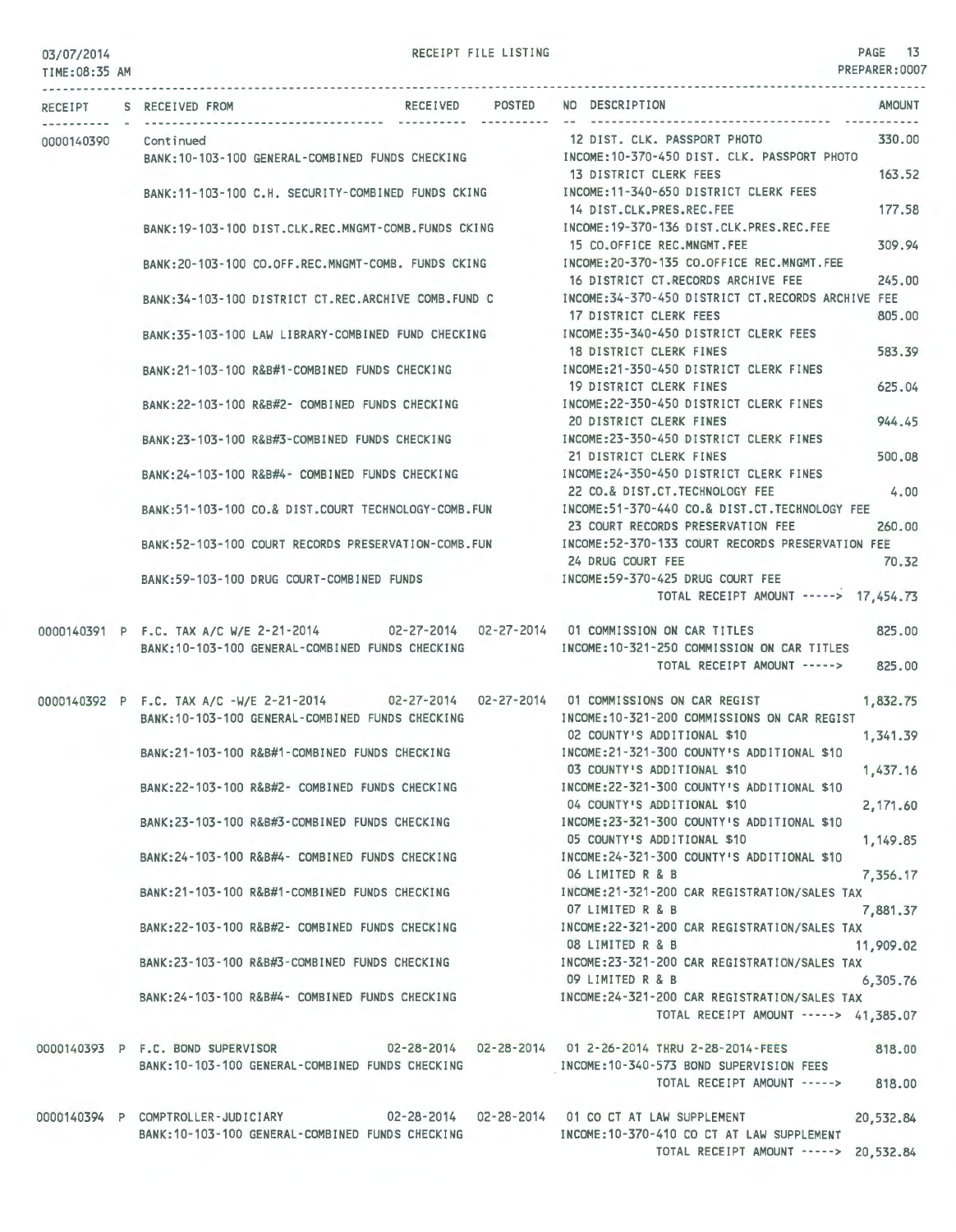|  | 03/07/2014 |  |
|--|------------|--|
|--|------------|--|

RECEIPT FILE LISTING

PAGE 14 PREPARER:0007

| TIME:08:35 AM |                                   |            |            |     |                        |                                        | PREPARER:0007 |
|---------------|-----------------------------------|------------|------------|-----|------------------------|----------------------------------------|---------------|
| RECEIPT       | S RECEIVED FROM                   | RECEIVED   | POSTED     | NO. | DESCRIPTION            |                                        | <b>AMOUNT</b> |
|               |                                   |            |            |     |                        |                                        |               |
| 0000140395 P  | Texas Juvenile Justice Department | 02-28-2014 | 02-28-2014 |     | 01 TJJD-N-14-074 GRANT |                                        | 1,692.00      |
|               | BANK: 89-103-489 CASH-TJJD-N      |            |            |     |                        | INCOME:89-330-906 TJJD-N-14-074 GRANT  |               |
|               |                                   |            |            |     | 02 TJJD-C-14-074 GRANT |                                        | 1,308,00      |
|               | BANK: 89-103-991 CASH-TJJD-C      |            |            |     |                        | INCOME: 89-330-913 TJJD-C-14-074 GRANT |               |
|               |                                   |            |            |     | 03 TJJD-A-14-074 GRANT |                                        | 18,655,00     |
|               | BANK: 89-103-189 CASH-TJJD-A      |            |            |     |                        | INCOME: 89-330-901 TJJD-A-14-074 GRANT |               |
|               |                                   |            |            |     |                        | TOTAL RECEIPT AMOUNT -----> 21.655.00  |               |
|               |                                   |            |            |     |                        |                                        |               |

REPORT TOTAL

2783.893.32